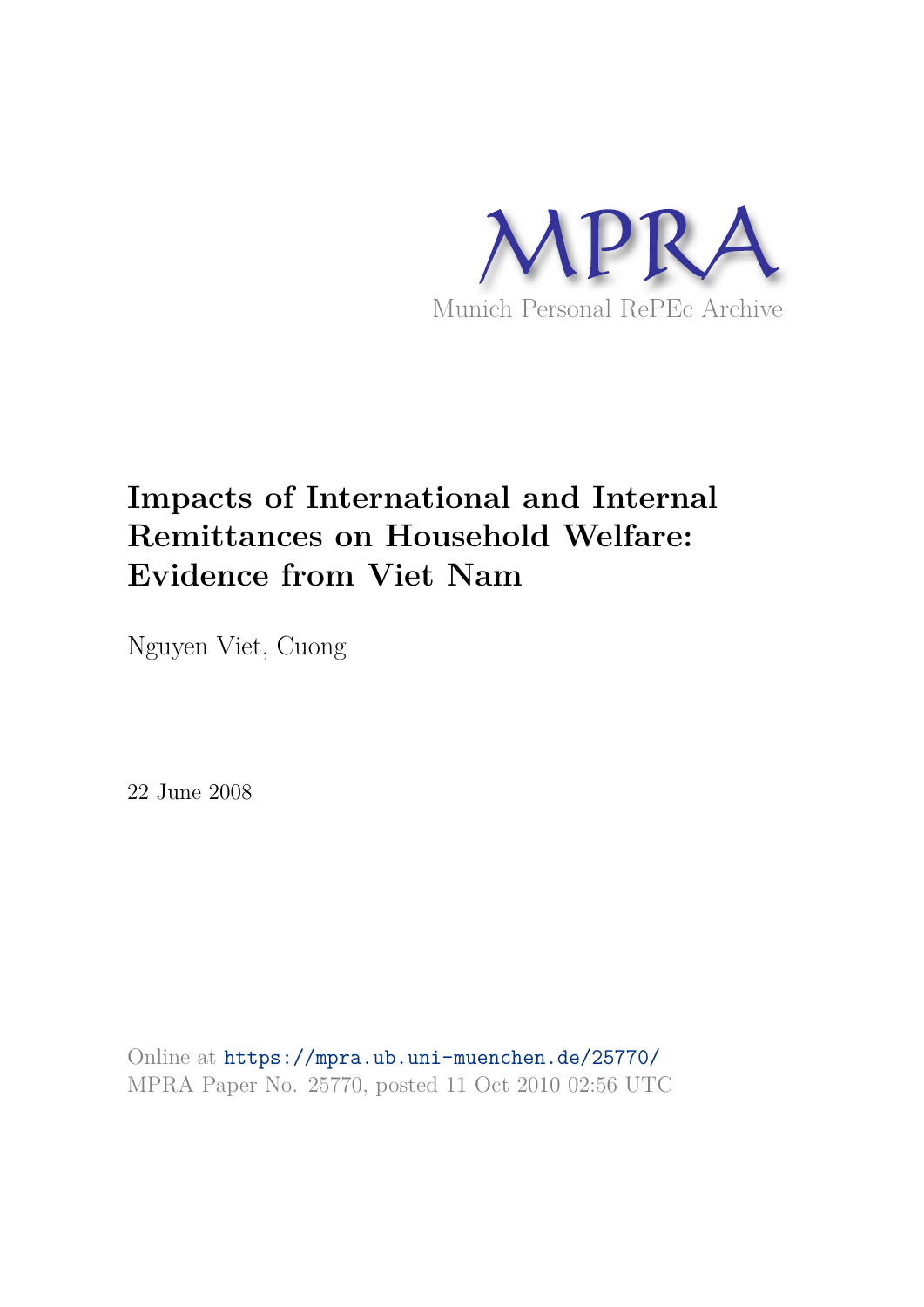## **Impacts of International and Internal Remittances on Household Welfare: Evidence from Viet Nam**

Nguyen Viet Cuong<sup>1</sup>

### **ABSTRACT**

This paper measures the impact of international and internal remittances on household welfare of remittances-receiving households using data from Viet Nam Household Living Standard Surveys 2002 and 2004. It is found that the receiving of international and internal remittances increased both income and consumption expenditures of the recipients. The impact of remittances on non-food expenditures tended to be higher than the impact on food expenditures. For international remittances, the impact on income was much higher than the impact on consumption expenditures. It means that a large proportion of international remittances were used for saving and investment. For the receipt of internal remittances, the impact on income was just slightly larger than the impact on consumption expenditures. In other words, most of the internal remittances were used for consumption expenditures.

JEL Classification: O15, I32, F24

Key words: International remittances, internal remittances, household welfare, income, expenditures, Viet Nam.

<sup>1&</sup>lt;br><sup>1</sup> Lecturer of National Economic University, Hanoi, Vietnam. Email: <u>c\_nguyenviet@yahoo.com</u>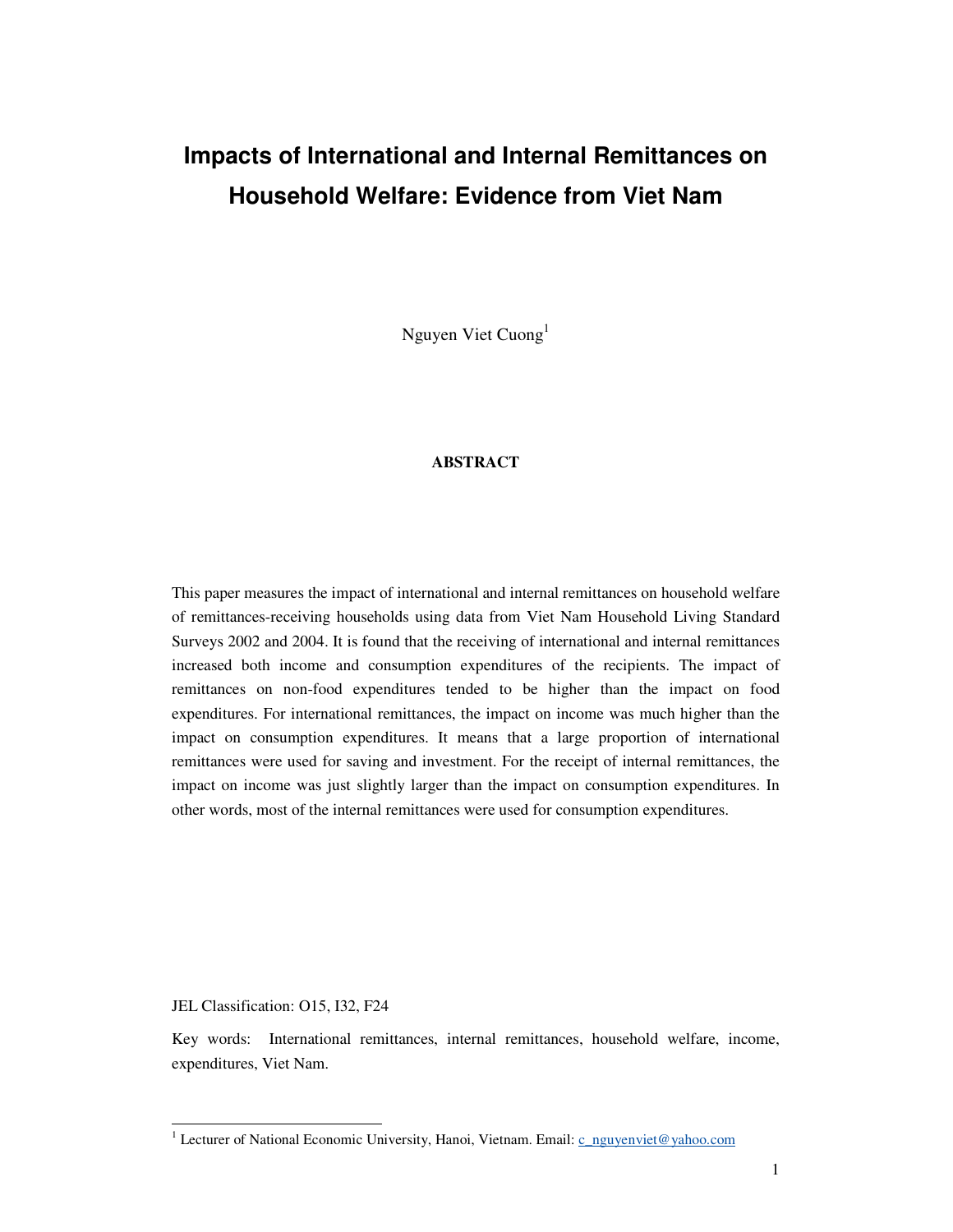#### **I. INTRODUCTION**

It is often argued that remittances are an important source of income for households, which can help households increase investments and cope with socioeconomic shocks. Yet, there has been little quantitative research on impacts of remittances on household welfare. One reason might be that some researchers believe positive correlation between remittances and household welfare. However, the causal effect of remittances on household welfare should deserve studied at least for two reasons. Firstly, impact of remittances on income should be equal to the difference in income between the state of remittances and the counterfactual state of no remittances. The impact is not simply equal to the amount of received remittances. For example, impact of remittances on income would be small if remittances reduce the working incentive of recipients. Secondly, even if remittances lead to a substantial increase in household income, there is no guarantee that they will result in similar increases in household welfare aspects such consumption, education and healthcare. If remittances have strong impact on saving and investment, impact on consumption and related household welfare will be mitigated.

 There are several studies investigating the relationship between international or internal remittances and poverty. For example, Adams and Page (2005) found the strongly positive correlation between international remittances and poverty reduction in developing countries. At the country level, positive impacts of remittances, especially international remittances, on poverty reduction were also found in some studies such as Adam (1991), Adam (1994), Adam (2004), Lopez (2005), Taylor and others (2005), Esquivel and Huerta-Pineda (2006), Adam (2006), and Acosta and others (2007).

However, there are only a few studies on impact of migration and remittances on household welfare such as education, healthcare, consumption and saving. In addition, impacts of migration and remittances on household welfare are not always found positive in these empirical studies. For example, Hildebbrandt and Mckenzie (2005) found that children in migrant households had lower ratios of infant mortality and higher birth-weights, but also had lower preventative healthcare than children in non-migrant households. Mckenzie and Rapoport (2006) found negative impact of migration on schooling ratio of children in Mexico. In contrast, Adams (2005) showed that the both international and internal helped increase healthcare and educational expenditures of receiving households. Regarding to the impact on investment, Adams (1991) found positive impact of international remittances on housing spending and investment in rural Egypt. In Adams (1998), positive effects of international remittances on investment and asset accumulation were also found in rural Pakistan.

 One problem in most studies on impact assessment of remittances is that the problem of endogeineity of remittances is not solved sometimes. Most studies agree that international migration are costly for the poor, and international remittances are luxuries for them. There is no guarantee that remittances are exogenous. Failure to correct the endogeneity of remittances, the estimation of remittance impacts on household welfare is no longer unbiased.

In Viet Nam, remittances, especially international remittances have been increasing overtime. It is often argued that remittances have contributed to economic development and welfare improvement. Although there are a large numbers of studies on impacts of migration (e.g., Guest, 1998; Djamba, 1999; Dang et al., 1997; Dang, 2001; Dang et al., 2003; Brauw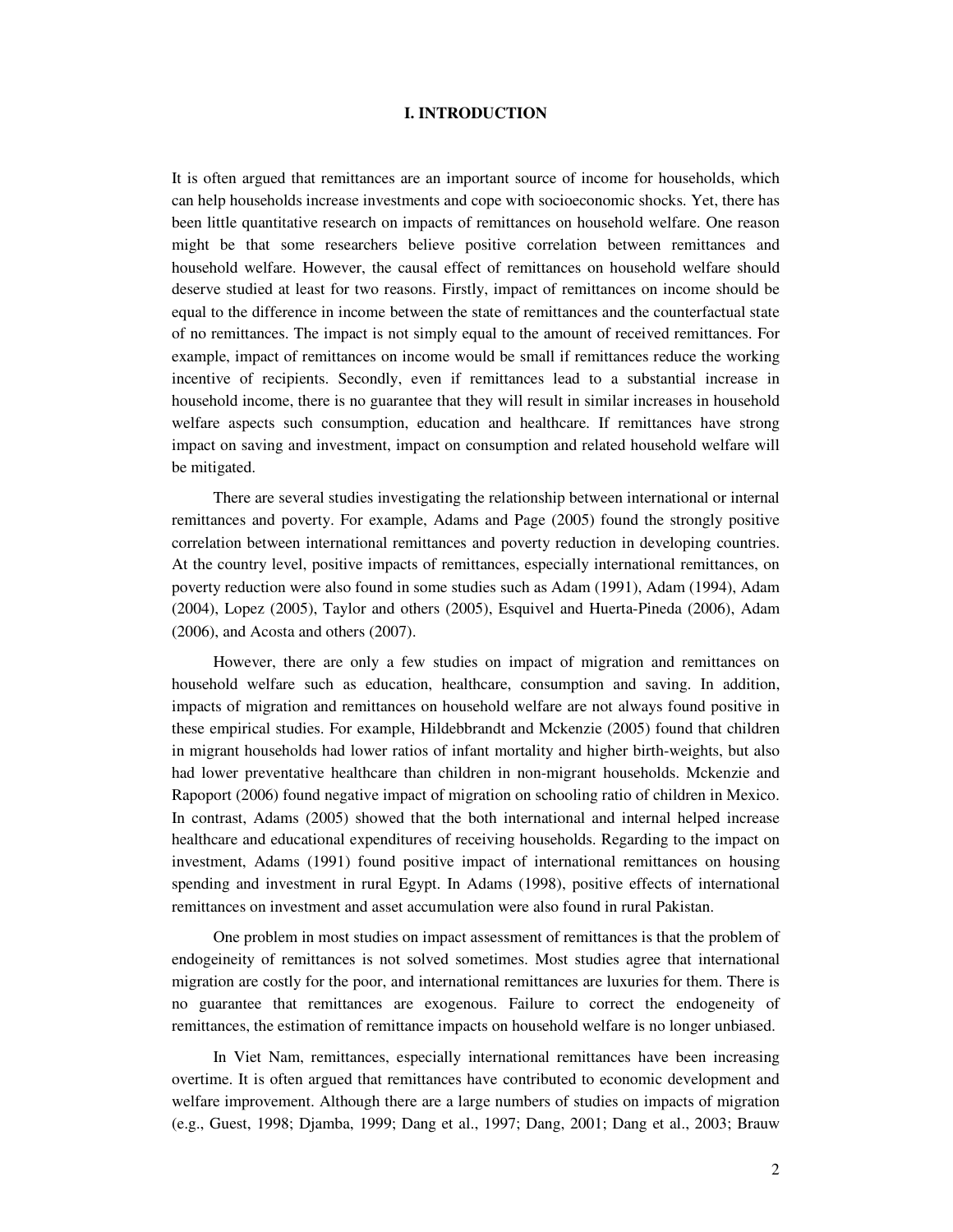and Harigaya, 2007), there are only a few ones on impacts of remittances in Viet Nam. Two exceptions are Nguyen (2008) and Nguyen et al. (2008), which measures impacts of international remittances on poverty and inequality. The objective of the paper is to measure to which extent remittances international (foreign) and internal (domestic) can affect welfare of receiving households in Viet Nam. By doing so, the paper is expected to contribute empirical findings to debate on relationship between remittances and household welfare improvement in developing countries.

Compared to other previous studies on remittances in Vietnam, this study has two special features. Firstly, it focuses on direct welfare indicators including income, consumption expenditures, expenditures on food, nonfood, education and healthcare. It does not estimate impacts of remittances on poverty and inequality, which are addressed by Nguyen (2008) and Nguyen et al. (2008). Secondly, it compares the effects of both international and internal remittances, while other studies focus on one type of remittances, international or internal.

The paper is structured into 6 sections. The second section introduces the data set used in this paper. The third section describes household welfare and remittances in Viet Nam. The fourth section presents the method to measure impacts of remittances. Next, the fifth section presents the empirical findings on remittance impacts. Finally, the sixth section concludes.

#### **II. DATA SET**

The paper relies on data from the two recent Viet Nam Household Living Standard Surveys (VHLSS), which were conducted by the General Statistics Office of Viet Nam (GSO) with technical support from the World Bank (WB) in the years 2002 and 2004. The 2002 and 2004 VHLSSs covered 29530 and 9188 households, respectively. The samples are representative for the national, rural and urban, and regional levels. The 2002 and 2004 VHLSSs set up a panel of 4008 households, which are representative for the whole country, and for the urban and rural population.

The surveys collected information through household and community level questionnaires. Information on households includes basic demography, employment and labor force participation, education, health, income, expenditures, housing, fixed assets and durable goods, participation of households in poverty alleviation programs, and especially information on international and internal remittances that households had received during the past 12 months before the interview.

It should be noted that remittances that are defined in VHLSSs include all moneys and kinds that households receive from anyone. Remittances can be given to households by not only their relatives but also their friends, neighbors, etc. Thus, international and internal remittances have broad definition in this paper. They can be regarded as international and internal private transfers to households.

In VHLSSs, income and expenditures data are collected using very detailed questionnaires. Household income includes income from agricultural and non-agricultural production, salary, wage, pension, scholarship, income from loan interest and house rental,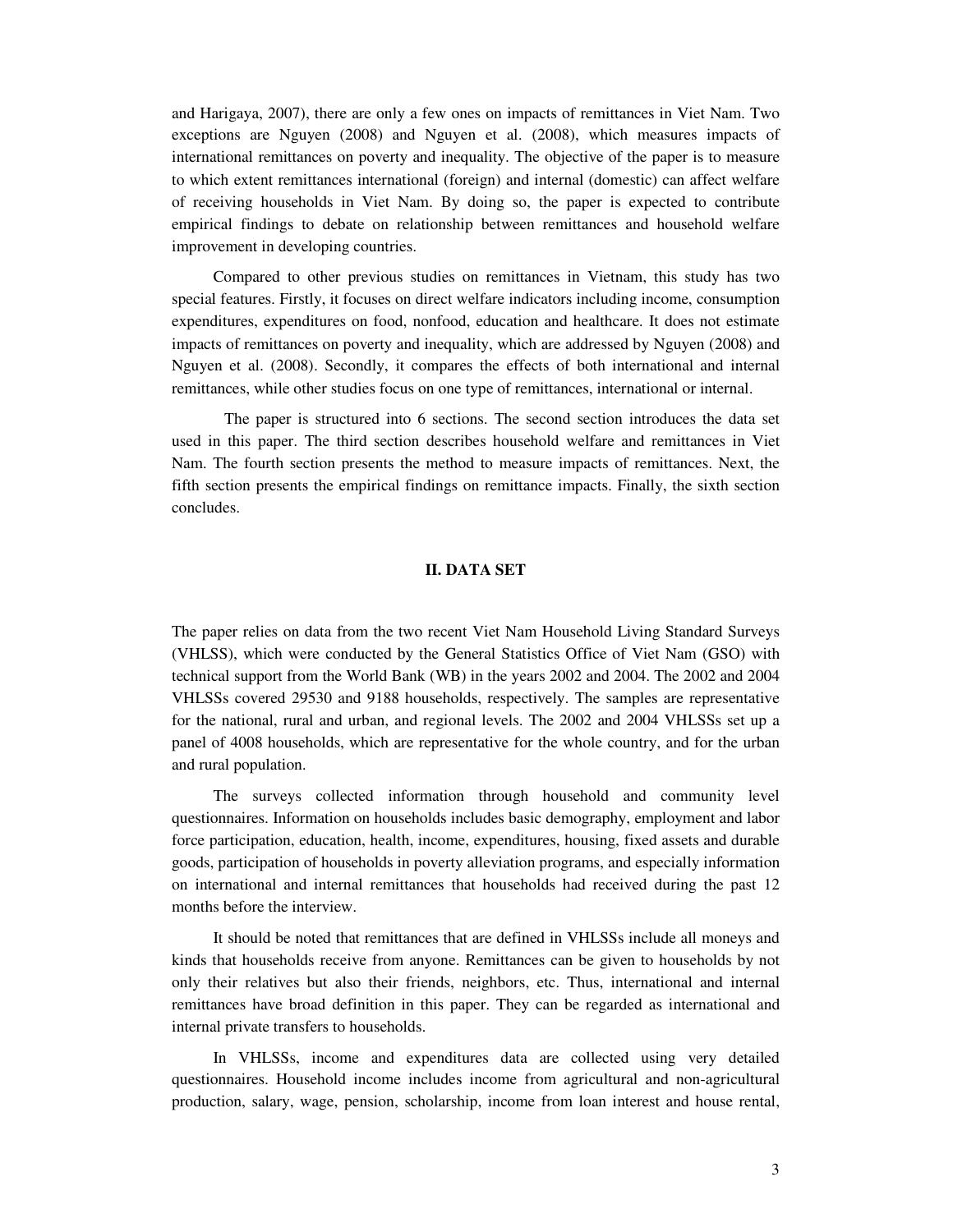remittances and subsidies. Income from agricultural production comprises crop income, livestock income, aquaculture income, and income from other agriculture-related activities.

Consumption expenditures include food and non-food expenditures. Food expenditures include purchased food and foodstuff and self-produced products of households. Non-food expenditures comprise expenditures on education, healthcare, houses and commodities, and expenditures on power, water supply and garbage.

Information on commune characteristics was collected from 2960 and 2181 communes in the 2002 and 2004 surveys, respectively. Data on commune characteristics consist of demography and general situation of communes, general economic conditions and aid programs, non-farm employment, agriculture production, local infrastructure and transportation, education, health, and social affairs. Commune data can be linked with household data.

#### **III. REMITTANCES AND HOUSEHOLD WELFARE IN VIET NAM**

Remittances can be an important source for household income, consumption and investments. In recent years, international remittances have become an increasing source of external fund for Viet Nam. International remittances increased from 26100 to 75200 billion VND during the period 2001-2006.<sup>2</sup> Its share in GDP increased from 5.5 to 7.7 per cent during this period.<sup>3</sup> The access to remittances at the household level has been little known. Using VHLSSs 2002 and 2004, we can examine the receiving of international and internal remittances of households over the period 2002-2004. Table 1 shows that the proportion of households receiving international remittances was small, at 5.9 and 7.1 per cent in 2002 and 2004, respectively. Per capita international remittances of the recipients increased by around 34 per cent from 4005 to 5367 thousand VND during the period 2002-2004.<sup>4</sup> In 2004, the ratio of remittances to household income and consumption expenditures was 38.1 and 52.8 per cent, respectively. Tables 1 also shows that urban households are more likely to receive international remittances than rural households.<sup>5</sup> In 2004, the proportion of households receiving international remittances was 13.8 per cent and 7.1 per cent in the urban and rural areas, respectively. Per capita international remittances of the recipients were also higher than in the urban areas.

|                                                   |           | 2002*        |           | 2004      |              |          |  |
|---------------------------------------------------|-----------|--------------|-----------|-----------|--------------|----------|--|
|                                                   | Urban     | <b>Rural</b> | Total     | Urban     | <b>Rural</b> | Total    |  |
| Percentage of receiving                           | 11.3      | 4.2          | 5.9       | 13.8      | 4.7          | 7.1      |  |
| households                                        | [0.8]     | [0.2]        | [0.3]     | [0.9]     | [0.3]        | [0.3]    |  |
| Per capita remittances of<br>receiving households | 4 4 7 7.9 | 3 599.2      | 4 0 0 5.4 | 5 3 5 2.5 | 3861.9       | 4 6 26.6 |  |
| (thousand VND)                                    | [677.3]   | [747.9]      | [513.2]   | [633.1]   | [392.5]      | [379.9]  |  |
| Ratio of remittances to                           | 46.6      | 88.8         | 60.5      | 44.9      | 71.2         | 52.8     |  |

**Table 1. International remittances of households in 2002-2004** 

<sup>3</sup> Source: Vietnam Economy (http://www.vneconomy.com.vn)

<sup>4</sup> Per capita remittances are equal to the total remittances divided by the number of household members. <sup>5</sup> The classification of urban areas in Vietnam is regulated in Government (2001). Urban areas include towns and wards. Each town/ward should have more than 4000 people, and more than 65 per cent of labors have non-farm employment.

 $\frac{1}{2}$  1 USD  $\approx$  16000 VND in January 2007.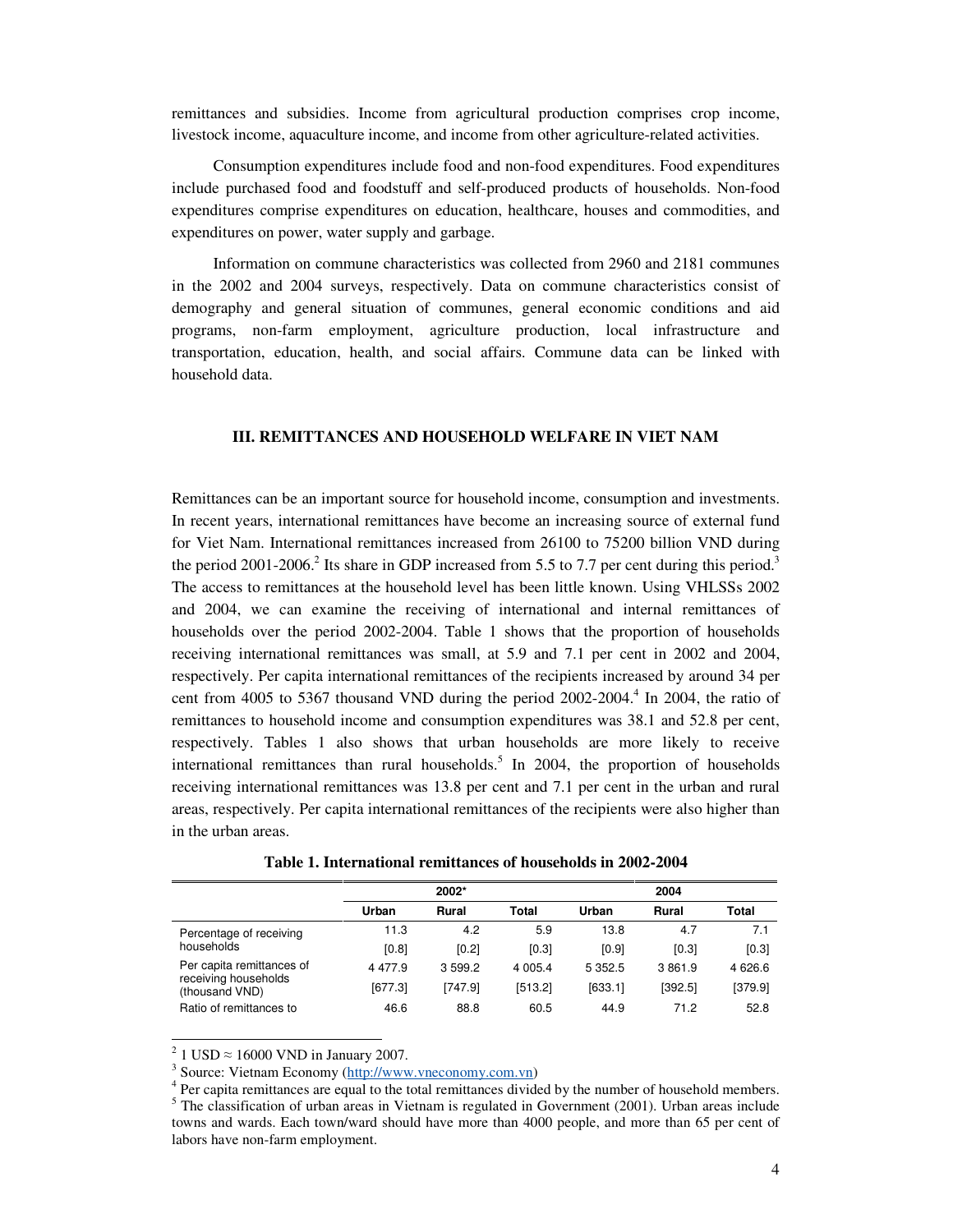|       | 2002*  |       |       |       |       |
|-------|--------|-------|-------|-------|-------|
| Urban | Rural  | Total | Urban | Rural | Total |
| [6.5] | [17.4] | [7.3] | [4.8] | [6.9] | [4.0] |
| 35.7  | 49.4   | 41.2  | 35.4  | 42.3  | 37.9  |
| [3.7] | [5.4]  | [3.3] | [3.0] | [2.8] | [2.1] |
|       |        |       |       |       | 2004  |

Source: Estimation from VHLSSs 2002 and 2004. Notes: \* in the price of 2004.

Standard errors in brackets (standard errors are corrected for sampling weights and cluster correlation).

Compared to international remittances, internal remittances had much larger coverage (table 2). The proportion of households receiving internal remittances was 78.2 and 86.3 per cent in 2002 and 2004, respectively. Although the average internal remittances were smaller than the average international remittances, they experienced a very high growth rate during the period 2002-2004. Per capita internal remittances increased by around 57 per cent from 530 thousand VND in 2002 to 831 thousand VND in 2004. The ratio of the average internal remittances over household income and consumption expenditures was 11.6 and 15.1 per cent, respectively. The proportion of households receiving internal remittances is slightly higher in the rural areas than the urban areas. However, the average size of the internal remittances in the urban areas was much higher than that in the rural areas.

|                                                |             | 2002*        |         |         |              |         |
|------------------------------------------------|-------------|--------------|---------|---------|--------------|---------|
|                                                | Urban       | <b>Rural</b> | Total   | Urban   | <b>Rural</b> | Total   |
| Percentage of receiving                        | 74.9        | 79.3         | 78.2    | 84.9    | 86.9         | 86.3    |
| households                                     | [1.5]       | [0.6]        | [0.6]   | [1.1]   | [0.6]        | [0.5]   |
| Per capita remittances of                      | 2 2 0 4 . 2 | 1 104.1      | 1 370.4 | 3 100.7 | 1 670.4      | 2 049.5 |
| receiving households<br>(thousand VND)         | [131.7]     | [34.9]       | [43.4]  | [231.1] | [55.6]       | [75.1]  |
| Ratio of remittances to                        | 12.7        | 14.0         | 13.5    | 13.2    | 16.6         | 15.1    |
| household expenditures (per<br>cent)           | [0.9]       | [0.4]        | [0.5]   | [0.8]   | [0.8]        | [0.6]   |
| Ratio of remittances to                        | 10.6        | 10.7         | 10.6    | 10.9    | 12.0         | 11.5    |
| household income (per cent)                    | [0.7]       | [0.3]        | [0.3]   | [0.6]   | [0.5]        | [0.4]   |
| Course: Fetimetian from VIII CCo 0000 and 0004 |             |              |         |         |              |         |

**Table 2. Internal remittances of households in 2002-2004** 

stimation from VHLSSs 2002 and 2004.

Notes: \* in the price of 2004.

Standard errors in brackets (standard errors are corrected for sampling weights and cluster correlation).

Tables 3 and 4 compare some welfare indicators between remittance recipients and non-recipients. According to table 3, households without international remittances were more likely to have lower income and consumption than households with international remittances. In these tables, total consumption expenditures are disaggregated to food expenditures, healthcare and education expenditures, and other non-food expenditures. In this paper, the non-food expenditures do not include healthcare and education expenditures. Table 3 shows that households without international remittances have much lower consumption expenditures on food, healthcare, education, and other non-food items than households with remittances.

Contrary to the case of international remittances, households with internal remittances have slightly lower per capita income than households without internal remittances (table 4). Consumption expenditures are quite similar between households with and without internal remittances.

The tables also compare welfare between urban and rural households. Urban households have higher welfare outcomes than rural areas.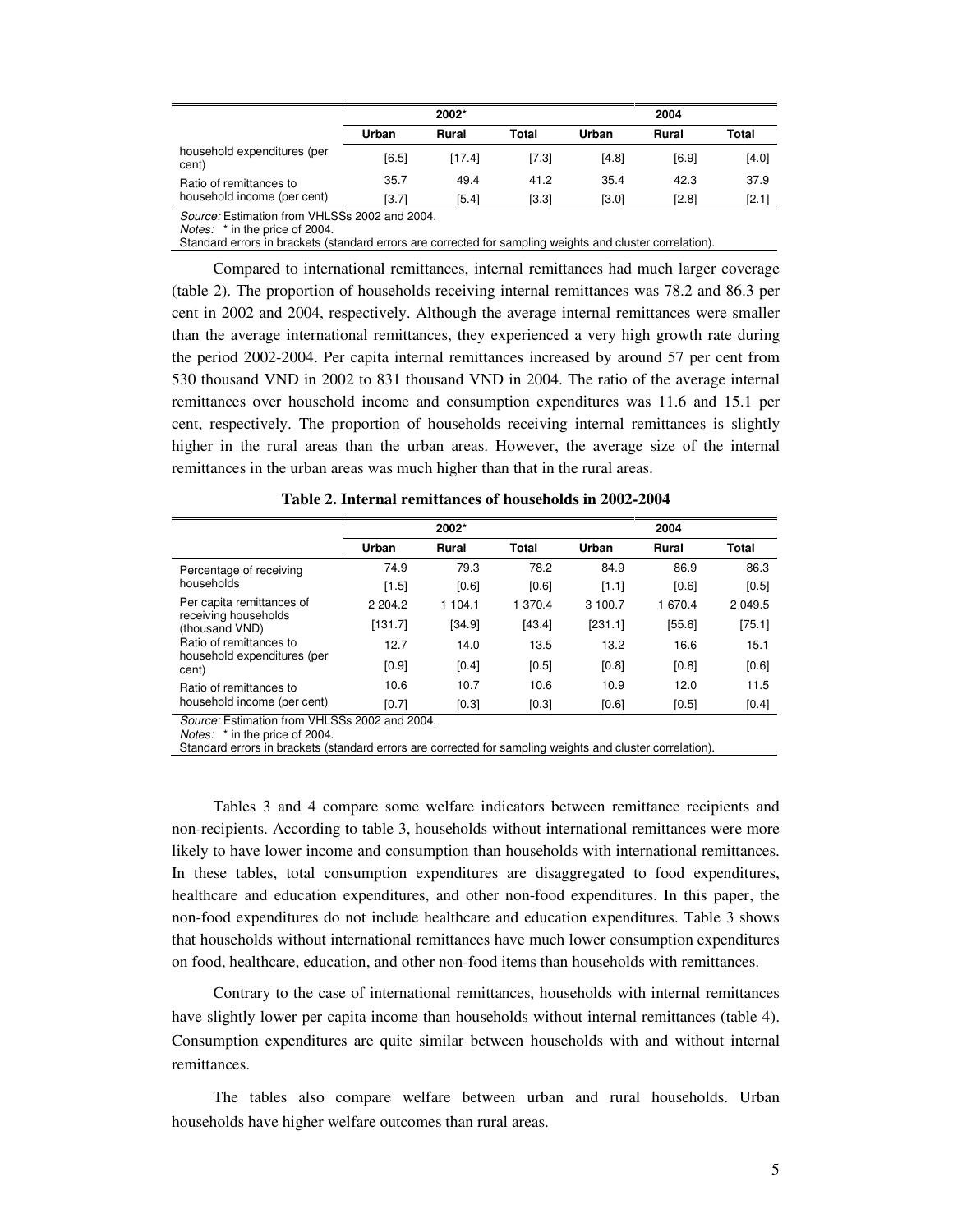|                             | 2002*     |                   |           |                   |           |                   | 2004      |                   |             |                   |           |                   |
|-----------------------------|-----------|-------------------|-----------|-------------------|-----------|-------------------|-----------|-------------------|-------------|-------------------|-----------|-------------------|
| <b>Household indicators</b> | Urban     |                   |           | Rural             | Total     |                   | Urban     |                   | Rural       |                   | Total     |                   |
|                             | Recipient | Non-<br>recipient | Recipient | Non-<br>recipient | Recipient | Non-<br>recipient | Recipient | Non-<br>recipient | Recipient   | Non-<br>recipient | Recipient | Non-<br>recipient |
| Per capita income           | 11 592.2  | 7 703.1           | 6 282.6   | 3 673.2           | 8 679.3   | 4 5 5 3.6         | 13 916.7  | 8725.6            | 8 172.7     | 4 530.1           | 11 088.9  | 5 5 3 1 .5        |
|                             | [817.7]   | [272.6]           | [458.3]   | [40.3]            | [500.6]   | [81.8]            | [888.9]   | [663.8]           | [416.9]     | [63.3]            | [435.3]   | [153.2]           |
| Per capita consumption      | 8 8 9 9.4 | 6 3 7 2.7         | 3745.6    | 2 787.9           | 6 0 72.0  | 3571.1            | 10 893.5  | 7 017.2           | 4 985.2     | 3 295.2           | 7984.8    | 4 183.6           |
| expenditures                | [362.3]   | [194.5]           | [118.1]   | [24.6]            | [262.2]   | [61.5]            | [554.3]   | [616.1]           | [233.3]     | [28.8]            | [339.5]   | [117.7]           |
| Per capita food             | 3 103.3   | 2 4 5 8.4         | 645.9     | 445.6             | 2 3 0 3.7 | 666.9             | 3 604.9   | 2 576.6           | 930.8       | 564.0             | 2 780.8   | 805.7             |
| consumption expenditures    | [116.9]   | [67.1]            | [41.1]    | [10.3]            | [80.1]    | [20.7]            | [217.1]   | [215.9]           | [68.4]      | [9.4]             | [98.5]    | [28.0]            |
| Per capita healthcare       | 455.5     | 263.0             | 276.6     | 162.2             | 357.4     | 184.2             | 737.1     | 410.9             | 569.1       | 237.5             | 654.4     | 278.9             |
| expenditures                | [47.0]    | [12.9]            | [31.9]    | [3.7]             | [27.9]    | $[4.2]$           | [106.5]   | [32.9]            | [94.8]      | $[8.4]$           | [61.8]    | [11.6]            |
| Per capita educational      | 599.8     | 404.6             | 216.2     | 143.5             | 389.4     | 200.5             | 782.3     | 472.4             | 257.4       | 191.6             | 523.9     | 258.6             |
| expenditures                | [42.9]    | [15.4]            | [17.4]    | [3.1]             | [24.9]    | $[4.9]$           | [121.9]   | [38.6]            | [18.9]      | $[5.2]$           | [60.6]    | $[10.6]$          |
| Per capita other non-food   | 4 740.8   | 3 2 4 6.7         | 606.9     | 036.6             | 3 0 21.5  | 519.5             | 5 769.2   | 3 5 5 7.4         | 2 2 2 7 . 9 | 302.1             | 4 0 25.8  | 840.4             |
| consumption expenditures    | [262.2]   | [121.4]           | [68.3]    | [13.5]            | [173.3]   | [37.4]            | [266.0]   | [338.9]           | [131.7]     | [18.6]            | [198.6]   | $[73.6]$          |

**Table 3. Welfare of recipients and non-recipients of international remittances** 

Source: Estimation from VHLSSs 2002 and 2004.

Notes: \* in the price of 2004. Standard errors in brackets (standard errors are corrected for sampling weights and cluster correlation).

#### **Table 4. Welfare of recipients and non-recipients of internal remittances**

|                                           | 2002*               |                     |           |                   |           |                   | 2004      |                   |             |                   |           |                   |
|-------------------------------------------|---------------------|---------------------|-----------|-------------------|-----------|-------------------|-----------|-------------------|-------------|-------------------|-----------|-------------------|
| Household indicators (in                  | Urban               |                     |           | Rural             | Total     |                   |           | Urban             |             | Rural             | Total     |                   |
| thousand VND)                             | Recipient           | Non-<br>recipient   | Recipient | Non-<br>recipient | Recipient | Non-<br>recipient | Recipient | Non-<br>recipient | Recipient   | Non-<br>recipient | Recipient | Non-<br>recipient |
|                                           | 7872.7              | 8945.0              | 3751.0    | 3 901.9           | 4 667.7   | 5 243.5           | 9 140.9   | 11 278.8          | 4 7 1 5 .5  | 4 6 29.0          | 5 847.9   | 6429.0            |
| Per capita income                         | [296.2]             | [524.1]             | [45.8]    | [108.2]           | [90.5]    | [195.1]           | [654.0]   | [1 451.5]         | [71.7]      | [144.1]           | [154.3]   | [341.4]           |
| Per capita consumption                    | 6 570.2             | 6931.0              | 2851.0    | 2 747.0           | 3678.1    | 3860.0            | 7488.3    | 8 000.7           | 3 4 1 5 . 9 | 3 1 2 6.4         | 4 4 5 8.0 | 4 4 4 5 .8        |
| expenditures                              | [192.1]             | [352.2]             | [27.6]    | [46.2]            | [65.1]    | [133.8]           | [622.4]   | [958.9]           | [37.0]      | [73.6]            | [127.8]   | $[185.5]$         |
| Per capita food                           | 2 4 9 4.4           | 2642.0              | 459.8     | 433.5             | 689.9     | 755.0             | 2 684.4   | 2935.5            | 591.0       | 522.6             | 870.8     | 905.0             |
| consumption expenditures                  | [68.7]              | [124.8]             | [11.3]    | [19.6]            | [22.2]    | [44.8]            | [224.2]   | [288.6]           | [11.3]      | [29.1]            | [30.8]    | [48.3]            |
| Per capita healthcare                     | 297.8               | 249.2               | 174.0     | 141.9             | 201.5     | 170.4             | 458.7     | 446.7             | 259.3       | 216.4             | 310.3     | 278.8             |
| expenditures                              | [14.1]              | [22.6]              | $[4.3]$   | $[7.3]$           | [4.8]     | [8.2]             | [32.9]    | [85.3]            | [9.3]       | [29.1]            | [12.2]    | [24.3]            |
| Per capita educational                    | 424.5               | 434.3               | 149.1     | 137.4             | 210.4     | 216.4             | 498.0     | 620.3             | 195.9       | 187.6             | 273.2     | 304.7             |
| expenditures                              | [15.0]              | [31.7]              | $[3.6]$   | [5.7]             | [5.2]     | [11.1]            | [35.2]    | [138.3]           | [5.7]       | [9.8]             | [11.7]    | [27.1]            |
| Per capita other non-food                 | 3 3 5 3 . 4         | 3 605.5             | 068.1     | 034.3             | 576.4     | 718.3             | 3 847.2   | 3 998.2           | 369.8       | 1 199.8           | 2 003.7   | 957.3             |
| consumption expenditures<br>-<br>1.011222 | [120.9]<br>$\cdots$ | [212.9]<br>$\cdots$ | [15.1]    | [25.3]            | [39.4]    | [81.2]            | [341.5]   | [502.2]           | [23.5]      | [37.8]            | [81.3]    | [112.8]           |

Source: Estimation from VHLSSs 2002 and 2004.

Notes: \* in the price of 2004. Standard errors in brackets (standard errors are corrected for sampling weights and cluster correlation).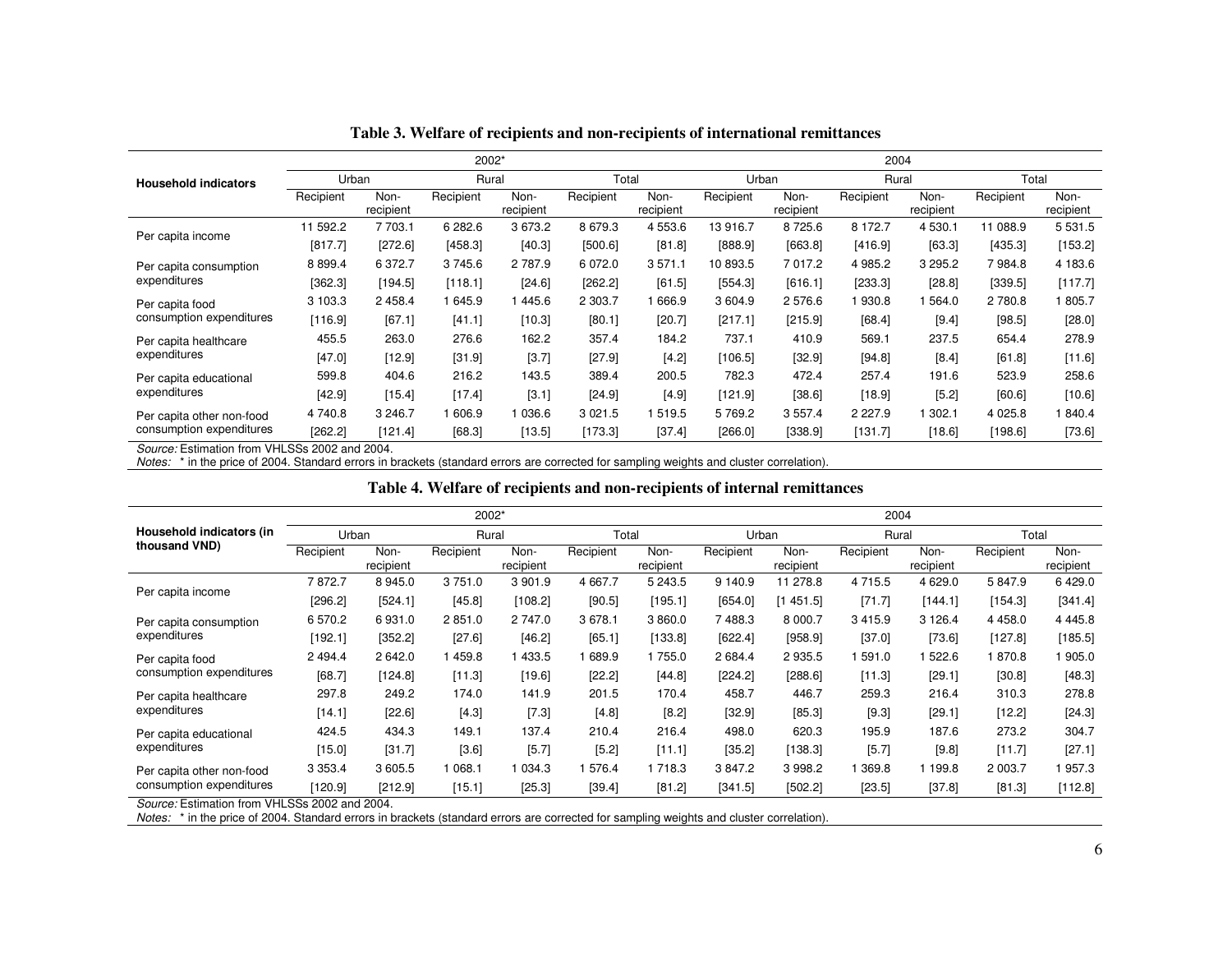#### **IV. IMPACT EVALUATION METHOD**

#### *Parameter of interest*

The main objective of impact evaluation of the remittance receipt in this paper is to assess the extent to which the receipt of remittances has changed outcomes of the recipients.<sup>1</sup> Denote the receipt of remittances, international or internal, that a household receives by *D*. *D* is a dummy variable, which is equal to one for the receiving households, and zero otherwise. Let *Y* denote the observed value of outcome, i.e., household income and expenditures in this paper. Further, let  $Y_I$  and  $Y_O$  denote potential outcomes in state of remittances and no-remittances, respectively. Then the impact of receiving remittances (international or internal) on a household *i* can be defined as:

$$
\Delta_i = Y_{i1} - Y_{i0} \,,\tag{1}
$$

The most popular parameter of the impact evaluation literature is Average Treatment Effect on the Treated (ATT) (Heckman, et al., 1999), which is equal to:  $2$ 

$$
ATT = E(\Delta_i | D_i = 1) = E(Y_{i1} | D_i = 1) - E(Y_{i0} | D_i = 1),
$$
\n(2)

where the term  $E(Y_{i0} | D_i = 1)$  is not observed and has to be estimated. This is called counterfactual outcome, which is outcome of the recipients if they had not received remittances.

#### *Estimation method*

To estimate  $E(Y_{i0} | D_i = 1)$ , the observed outcome of household *i* at the time *t* is assumed to have the semi-log functional form as follows:

$$
\ln(Y_{it}) = \beta_0 + G_t \beta_1 + X_{it} \beta_2 + D_{it} \beta_3 + u_i + \varepsilon_{it}, \qquad t = 1,2 \tag{3}
$$

where  $G_t$  is a dummy variable for the year  $t = 2$  (i.e., for the year 2004 in our data);  $X_{it}$  are control variables, i.e., households and communities characteristics of household;  $D_i$  are the dummy variables indicating receipts of international and internal remittances;  $u_i$  and  $\varepsilon_{it}$  are unobserved time-invariant and variant variables, respectively. In equation (3), the variable  $G_t$ is included to allow the intercept shift between the time t1 and t2. It reflects the common macroeconomic effects on the households.

Empirical studies tend to use semi-log functions of income and expenditures, since income and expenditures often follow log-normal distribution (e.g., Glewwe, 1991). Once coefficients in equation (3) are estimated, we can estimate  $\hat{Y}_{i\theta}$  for a receiving household *i* at the time *t* as follows:

<sup>&</sup>lt;sup>1</sup> In literature of impact evaluation, a broader term "treatment" instead of program/project is sometimes used to refer an intervention whose impact is evaluated.

 $2<sup>2</sup>$  In some formulas, the subscript i is dropped for simplicity.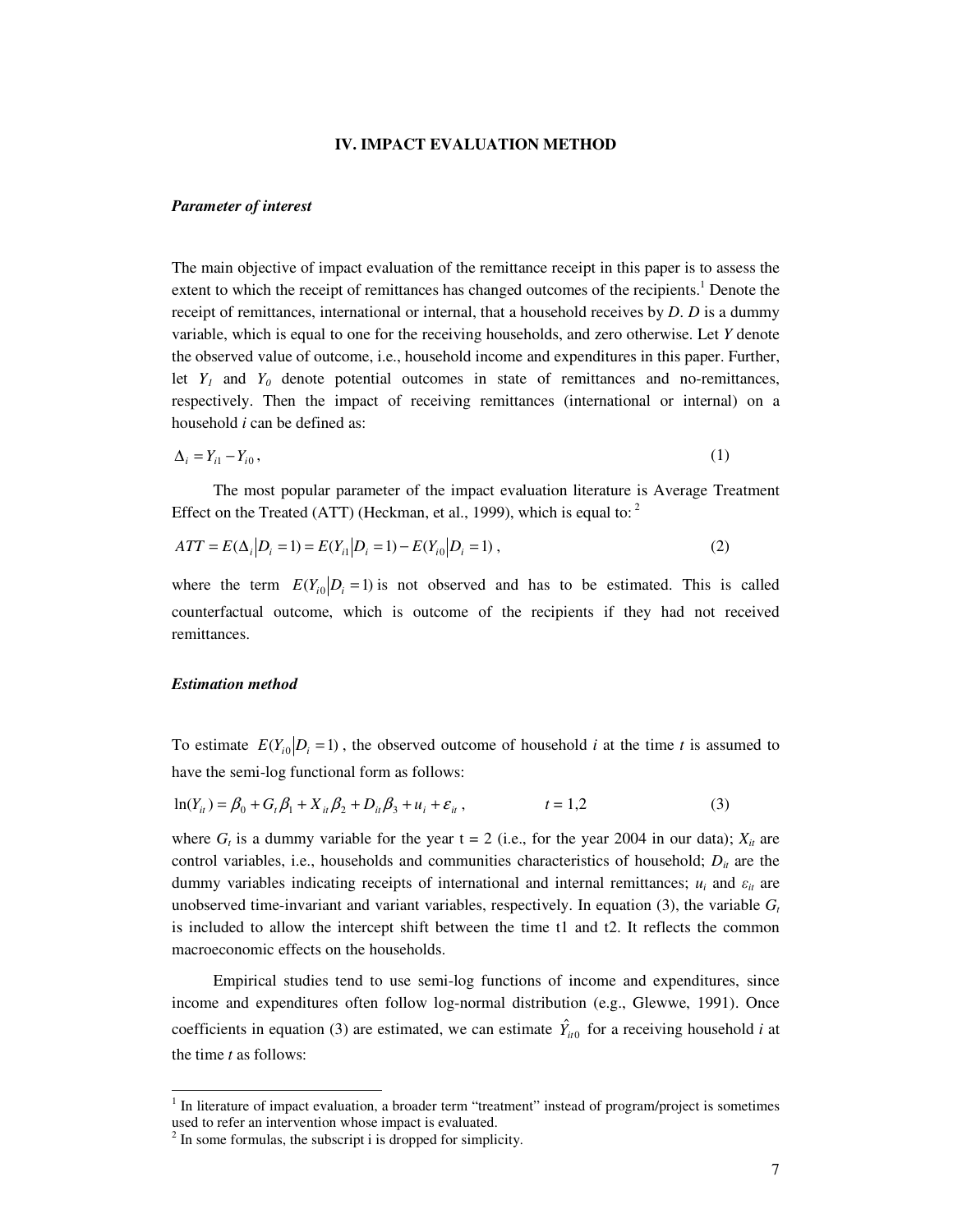$$
\hat{Y}_{ii0} = \exp\left[i\hat{n}(Y_{ii0})\right]
$$
\n
$$
= \exp\left(\hat{\beta}_0 + G_t \hat{\beta}_1 + X_{ii} \hat{\beta}_2 + \hat{u}_i + \hat{\varepsilon}_{ii}\right)
$$
\n
$$
= \exp\left[\ln(Y_{ii}) - \hat{\beta}_3\right]
$$
\n
$$
= Y_{ii} \exp\left(-\hat{\beta}_3\right)
$$
\n(4)

As a result, ATT at the time *t* can be estimated as follows:

$$
A\hat{T}T_{i} = \hat{E}(Y_{ii} | D_{ii} = 1) - \hat{E}(\hat{Y}_{ii0} | D_{ii} = 1)
$$
  
=  $\frac{1}{n_{i}} \sum_{i=1}^{n_{i}} Y_{ii} - \frac{1}{n_{i}} \sum_{i=1}^{n_{i}} Y_{ii} \exp(-\hat{\beta}_{3})$   
=  $\frac{1}{n_{i}} [1 - \exp(-\hat{\beta}_{3})] \sum_{i=1}^{n_{i}} Y_{ii},$  (5)

where  $n_t$  is the number of the remittance recipients at the time  $t$ . ATT depends on outcomes at the time *t*, it can be different between different points of time. As a result, we can estimate ATT for both 2002 and 2004. The standard error of the estimates can be calculated using the Delta method or bootstrap technique.

 It should be noted that if the equation (3) is linear instead of semi-log, ATT will be equal to the coefficient of *D*, i.e.  $\beta_3$ , which is constant overtime.

The main problem in estimating equation (3) is the endogeneity of the receiving of remittances. Unobserved characteristics of recipients can be different from those of nonrecipients. For example, households with international remittances can have more favorable conditions or more information on international migration than households without remittances. In addition, members in households with international remittances could be more motivated for higher income and have been seeking oversea migration to rich areas. Failure to control for such unobserved factors leads to biased estimates of remittance impact. In this paper, we rely on the fixed-effect regressions using panel data to avoid endogeneity bias. A main identification assumption of the fixed-effect regression is that only unobserved timeinvariant variables,  $u_i$ , in the outcome equation are correlated with the receiving of remittances. It is expected that the relevant variables, such as migration conditions or motivation for higher income, are time-invariant during such a short period of time. By taking the difference in household variables overtime, the fixed-effect regressions can remove the unobserved time-invariant variables to obtain unbiased estimates of coefficients in the outcome equation.

However, the impact evaluation approach of this paper can have a main drawback that it does not allow for the indirect or spillover effects. Households can use remittances for investment and lending, which can have indirect effects on the economy and other households. Estimation of the indirect effects is beyond the cope of the paper, since the paper relies on the micro data in analyzing remittances.

#### **V. EMPIRICAL RESULTS**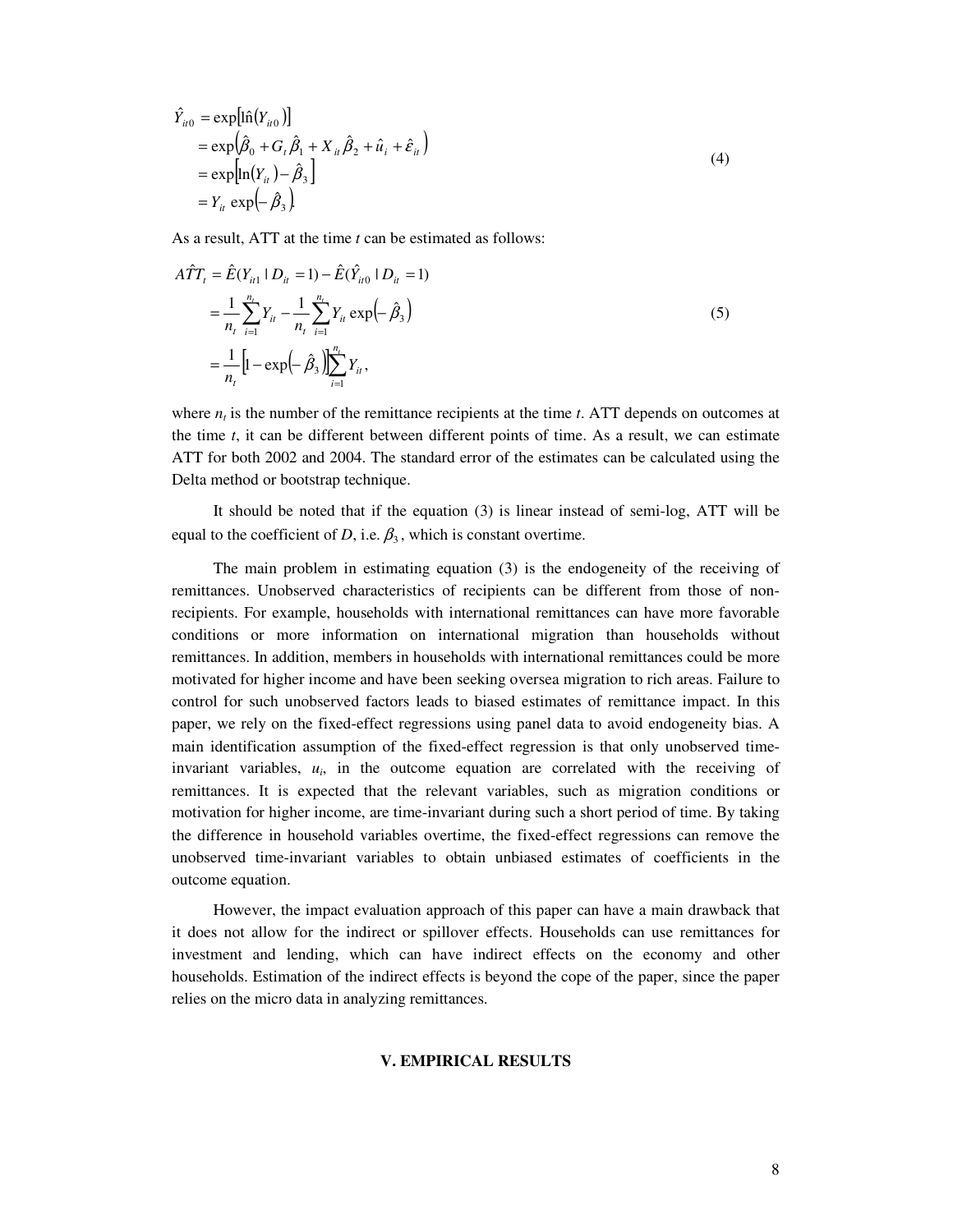This section presents empirical findings on impacts of the receipts of international and internal remittances. Remittances are expected to increase per capita income and consumption expenditures. Thus, the outcomes selected in the paper include per capita income, per capita consumption expenditures, and per capita expenditures on foods, healthcare, education, and other non-food items. Data on the outcomes in 2002 are adjusted to the price in 2004 to eliminate the inflation effect and to allow for comparison of impacts over the period 2002- 2004.

 The explanatory variables in regressions consist of characteristics of households and villages, and geographic variables. The household variables include household demography, household assets and education. The village variables are the dummy variable of village road and the distance from villages to nearest markets. Geographic variables are dummy regional and urbanity variables. It should be noted that these explanatory variables should be exogenous and not be affected by the receipts of international and internal remittances.

The explanatory variables and regression results are presented in tables A.1 to A.3 in Appendix. Most of the explanatory variables have expected signs. For example, in regressions of per capita income and expenditures (table A.1), households with remittances are more likely to have higher per capita income and expenditures. Households having large ratios of children and old people have lower per capita income and expenditures. Education and land variables have positive effects on income and expenditures as expected. The time-effect dummy variable is positive and statistically significant. It means that given the control variables, per capita income and expenditures were increasing overtime.

We run both random and fixed-effect regressions, and use Hausman specification tests to test difference in coefficients between the random and fixed-effect regression. The test statistics strongly reject the null hypothesis that the difference in coefficients between two regressions is not systematic (the test results are presented in tables A.4 to A9 in Appendix, and all the P-values of the tests are smaller than 0.01). Thus, we incline to use the fixed-effect regressions (with sampling weights and cluster correlation) to estimate ATT of remittances.

We also test whether there is difference in the impact of remittance receipts on household welfare between urban and rural households. We include interactions between the receipts of remittances (international and internal) and the urban dummy variables. The regression results are presented in table A.10 in Appendix. It shows that most of the interaction terms are not statistically significant in outcome equations. It indicates that the difference in the impact of remittances between urban and rural households is not statistically significant. Thus we will present the impact estimates of remittances on the welfare outcomes of all the receiving households (i.e., results from regressions without interaction between remittance receipts and urbanity).

Estimates of the ATT parameter for international remittances are presented in table 5. It shows that the receiving of international remittances increased per capita income of the recipients by 1425 and 1820 thousand VND in 2002 and 2006, respectively.<sup>3</sup> The increases in

<sup>&</sup>lt;sup>3</sup> The estimators of ATT are based on the sample means of outcome. Thus, their asymptotic distribution is assumed to follow the normal distribution. To test whether the ATT estimates are statistically different from zero (the null hypothesis), we can compute the test statistics by dividing the ATT estimates by their standard errors. Then we compare these test statistics with the critical value of the standard normal distribution at different significant levels to see whether we can reject the null hypothesis at the significant levels.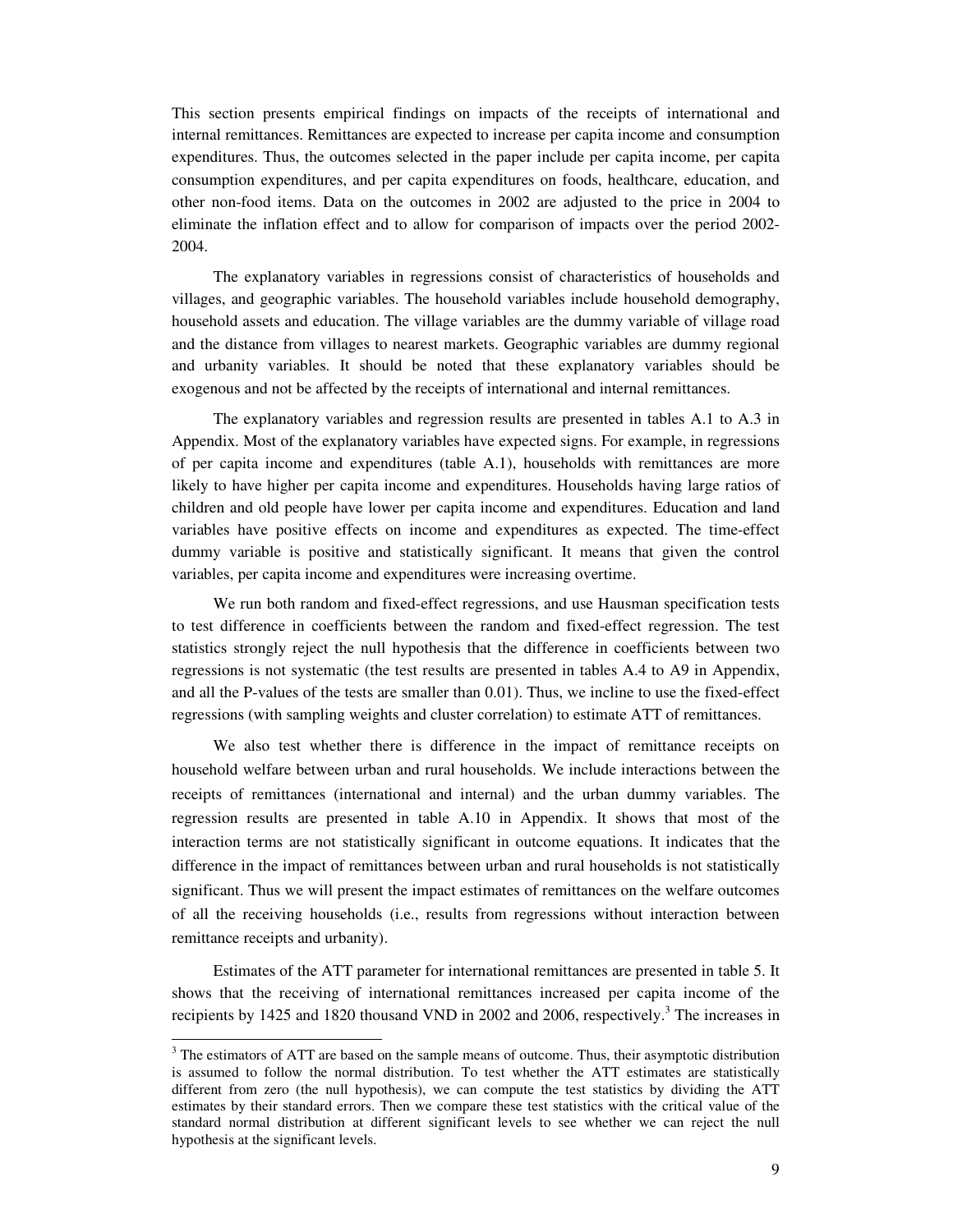income are less than the remittances received by households. It means that simply deducting remittances from income does not reflect the counterfactual income in the absence of the remittances.

 International remittances also had positive and statistically significant impact on per capita consumption expenditures. They increased per capita expenditures by 716 and 478 thousand VND in 2002 and 2004, respectively. In other words, it helped the recipients increase per capita expenditures by around 9 and 7 per cent in 2002 and 2004, respectively. The receiving of international remittances also increased the non-food expenditures of the recipients. However, the effect estimates of international remittances on per capita expenditures on food, healthcare and education were not statistically significant. The reason for small impacts of international remittances on expenditures might be that households with remittances already had high enough consumption expenditures. Thus additional remittances did not lead to large increases in consumption expenditures.

 It should be noted that the impact of international remittances on income was much higher than that on expenditures. We also tested the equality of the impact on per capita income and the impact on per capita expenditures, and the test statistics strongly rejected the hypothesis on the equality of the impacts. This finding suggests that international remittances helped the receiving households increase saving or production investment.

|                                            |            | 2002       |                          |             | 2004       |                          |
|--------------------------------------------|------------|------------|--------------------------|-------------|------------|--------------------------|
| <b>Household indicators</b>                | Y1         | Y0         | Impact:<br>$(Y_1 - Y_0)$ | Υ1          | Y0         | Impact:<br>$(Y_1 - Y_0)$ |
| Per capita income (thousand                | 8 679.3*** | 7 254.7*** | 1424.6***                | 11 088.9*** | 9 268.8*** | 1 820.1***               |
| VND)                                       | [500.6]    | [668.2]    | [286.4]                  | [435.3]     | [514.7]    | [352.1]                  |
| Per capita consumption                     | 6 072.0*** | 5 556.0*** | 516.0***                 | 7 984.8***  | 7 507.2*** | 477.6***                 |
| expenditures (thousand VND)                | [262.2]    | [283.3]    | [132.5]                  | [339.5]     | [359.1]    | [183.6]                  |
| Per capita food consumption                | 2 303.7*** | 2 164.0*** | 139.7**                  | 2 780.8***  | 2 712.2*** | 68.6                     |
| expenditures (thousand VND)                | [80.1]     | [89.4]     | [53.5]                   | [98.5]      | [112.5]    | [69.2]                   |
| Per capita healthcare                      | 357.4***   | 350.3***   | 7.1                      | 654.4***    | 588.1***   | 66.3                     |
| expenditures (thousand VND)                | [27.9]     | [58.1]     | $[32.6]$                 | [61.8]      | [114.2]    | [67.9]                   |
| Per capita education                       | 389.4***   | 336.7***   | 52.7                     | 523.9***    | 485.8***   | 38.1                     |
| expenditures (thousand VND)                | [24.9]     | [59.8]     | [51.5]                   | [60.6]      | [67.4]     | [51.3]                   |
| Per capita non-food                        | 3 021.5*** | 2 746.2*** | 275.3***                 | 4 025.8***  | 3 759.4*** | 266.4***                 |
| consumption expenditures<br>(thousand VND) | [173.3]    | [164.7]    | [87.9]                   | [198.6]     | [243.7]    | [114.1]                  |
| Source: Estimation from VHLSS 2002-2004.   |            |            |                          |             |            |                          |

**Table 5. Impact estimates of international remittances** 

Notes: \* significant at 10%; \*\* significant at 5%; \*\*\* significant at 1%.

Standard errors in brackets.

Standard errors are corrected for sampling weights and estimated using bootstrap (non-parametric) with 200 replications.

Impact estimates of the receipt of internal remittances on the recipients are presented in table 6. The impact on per capita income of internal remittances was much lower than that of international remittances, since internal remittances were lower than international remittances. The receiving of internal remittances increased per capita income of the recipients by nearly 6 per cent, or equivalent to 243 and 305 thousand VND in 2002 and 2004, respectively.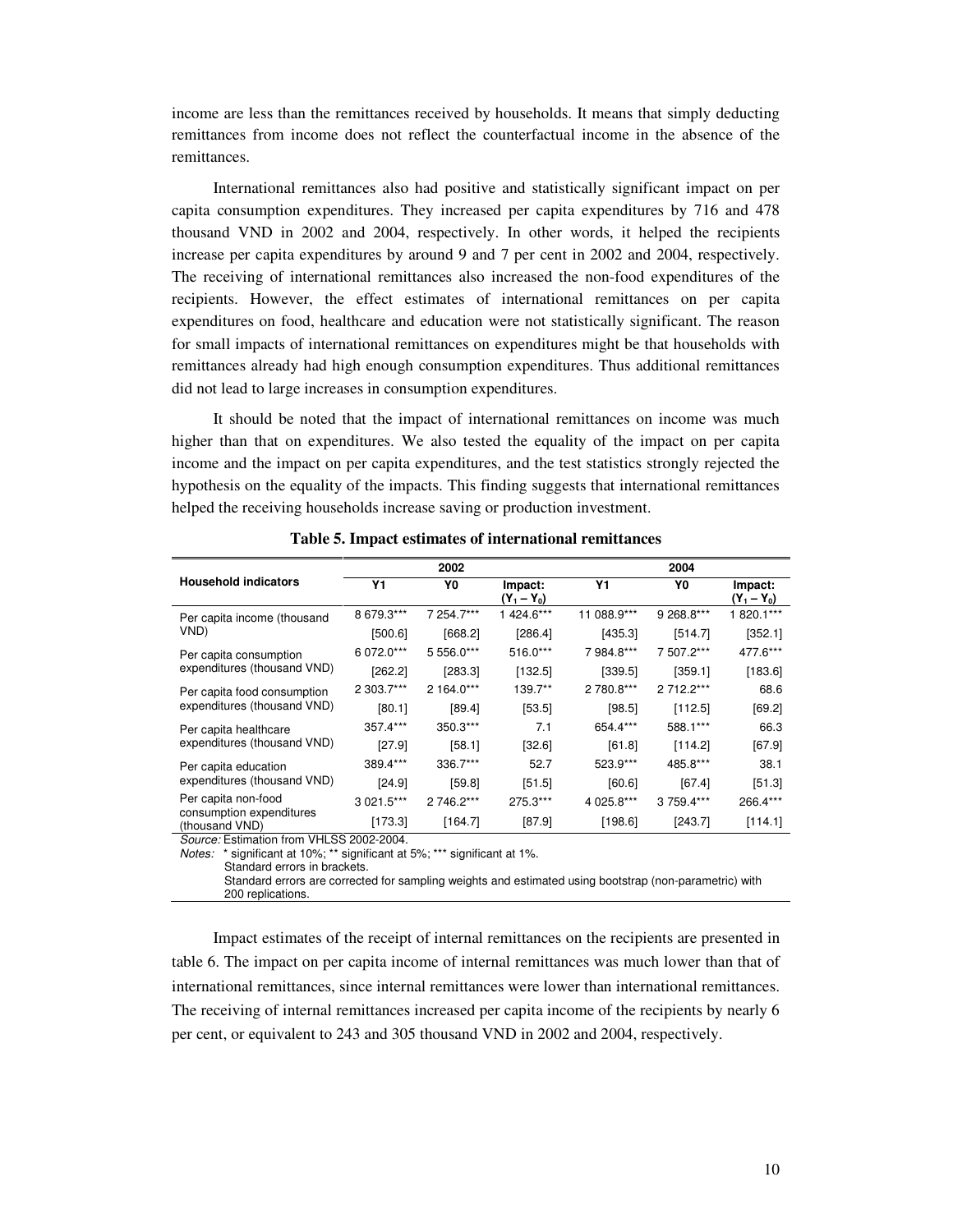|                                            |            | 2002        |                          |            | 2004       |                          |
|--------------------------------------------|------------|-------------|--------------------------|------------|------------|--------------------------|
| <b>Household indicators</b>                | Y1         | Y0          | Impact:<br>$(Y_1 - Y_0)$ | Υ1         | Y0         | Impact:<br>$(Y_1 - Y_0)$ |
| Per capita income (thousand                | 4 667.7*** | 4 4 24 0*** | 243.7***                 | 5 847.9*** | 5 542.7*** | 305.2***                 |
| VND)                                       | [90.5]     | [153.1]     | [91.0]                   | [154.3]    | [136.5]    | [115.7]                  |
| Per capita consumption                     | 3 678.1*** | 3 465.1***  | $213.0***$               | 4 458.0*** | 4 199.8*** | 258.2***                 |
| expenditures (thousand VND)                | [65.1]     | [76.7]      | [55.3]                   | [127.8]    | [75.7]     | [67.4]                   |
| Per capita food consumption                | 1 689.9*** | 1 652.0***  | 37.9                     | 1870.8***  | 1829.0***  | $41.8*$                  |
| expenditures (thousand VND)                | [22.2]     | [41.3]      | [27.6]                   | [30.8]     | [32.6]     | [28.1]                   |
| Per capita healthcare                      | 201.5***   | 173.2***    | 28.3**                   | 310.3***   | 266.8***   | 43.5***                  |
| expenditures (thousand VND)                | [4.8]      | [11.9]      | [14.0]                   | [12.2]     | [19.3]     | [16.7]                   |
| Per capita education                       | $210.4***$ | 183.3***    | $27.1*$                  | 273.2***   | 238.0***   | $35.2**$                 |
| expenditures (thousand VND)                | [5.2]      | [18.1]      | [14.1]                   | [11.7]     | [19.8]     | [17.3]                   |
| Per capita non-food                        | 1 576.4*** | 1 430.4***  | 146.0***                 | 2 003.7*** | 1818.2***  | 185.5***                 |
| consumption expenditures<br>(thousand VND) | [39.4]     | [49.2]      | [35.8]                   | [81.3]     | [51.5]     | [41.1]                   |

**Table 6. Impact estimates of internal remittances** 

Source: Estimation from VHLSS 2002-2004.<br>Notes: \* significant at 10%; \*\* significant at \* significant at 10%; \*\* significant at 5%; \*\*\* significant at 1%.

Standard errors in brackets.

Standard errors are corrected for sampling weights and estimated using bootstrap (non-parametric) with 200 replications.

The effect of internal remittances on expenditures of the recipients is lightly smaller than the effect on income. It means that most of internal remittances were used for consumption rather than investments or saving. The effect estimate of the internal remittance receipt on the recipients' expenditure was 213 and 258 thousand VND in 2002 and 2004, respectively. It is interesting that impact estimates on food consumption expenditure, and other expenditures on healthcare, education and other non-foods are positive and statistically significant in  $2004$  (at least at 10 per cent level – table 6). Compared to international remittances, internal remittances are spent in more consumption items.

#### **VI. CONCLUSION**

Remittances especially international remittances have been increasing overtime in Viet Nam. Although it is consent that remittances are important resources for increasing income and smoothing consumption, the question on their causal effects on household welfare in Viet Nam remain unanswered so far. Using panel data from VHLSSs 2002 and 2004, the paper investigates the access of households to international and internal remittances and measures to which extent the receipts of remittances can affect income and consumption expenditures of the recipients.

It should be noted that the international and internal remittances have broad definition in this paper. More specifically, international and internal remittances are defined as all oversea and domestic private transfers to households, respectively. They can be sent to households by not only their migrants but also their friends and relatives.

It is found that international remittances are still luxuries for the people. Around 5.9 and 7.1 per cent of households received international remittances in 2002 and 2004,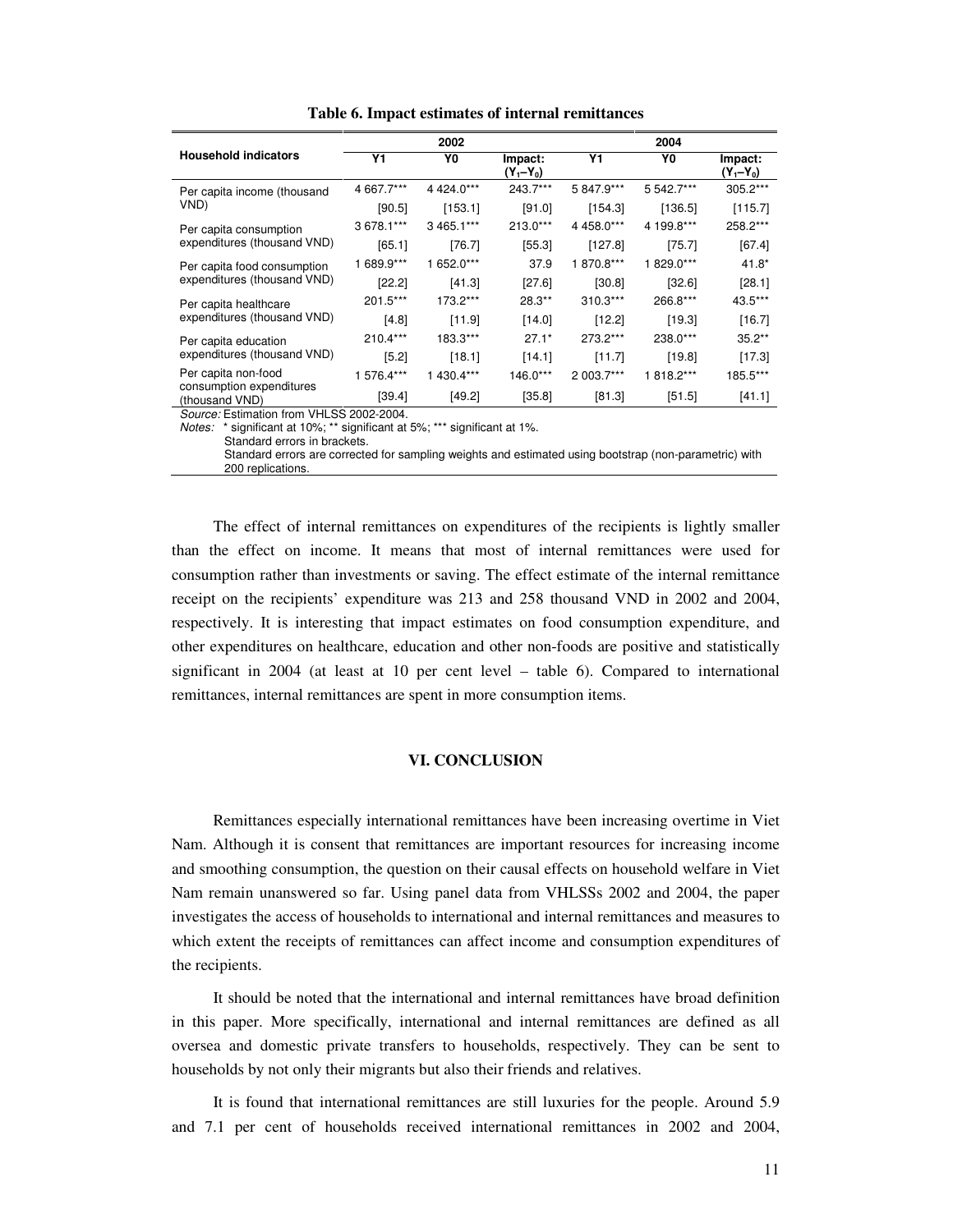respectively. On the contrary, internal remittances had much larger coverage. The proportion of households receiving internal remittances was 78.2 and 86.3 per cent in 2002 and 2004, respectively. However, the average value of internal remittances was much smaller than that of international remittances.

Regarding to impacts, the receiving of international remittances increased per capita expenditures of the recipients. International remittances also had positive and statistically significant impacts on expenditures on nonfood consumption (excluding healthcare and education spending). However, the effects of the receipts of international remittances on per capita expenditures on food, education and healthcare were not statistically significant. The impact of international remittances on income was much higher than the impact on expenditures. It indicates that international remittances helped the recipients increase saving and production investment.

The receipt of internal remittances also increased households' income and expenditure. The impact on income was slightly higher than that on expenditure. In other words, households are more likely to use internal remittances for consumption expenditure. Internal remittances also increased per capita food consumption expenditure, and other per capita expenditures on healthcare, education and other non-food consumptions.

 To short, international remittances covered a small proportion of population, and they were often received by high-income households. As a result, international remittances had an important role in increasing income, saving and assets of the receiving households. On the contrary, internal remittances covered a large proportion of population. Households receiving internal remittances had smaller income than other households. Internal remittances helped the recipients increase consumption expenditure rather than saving or assets.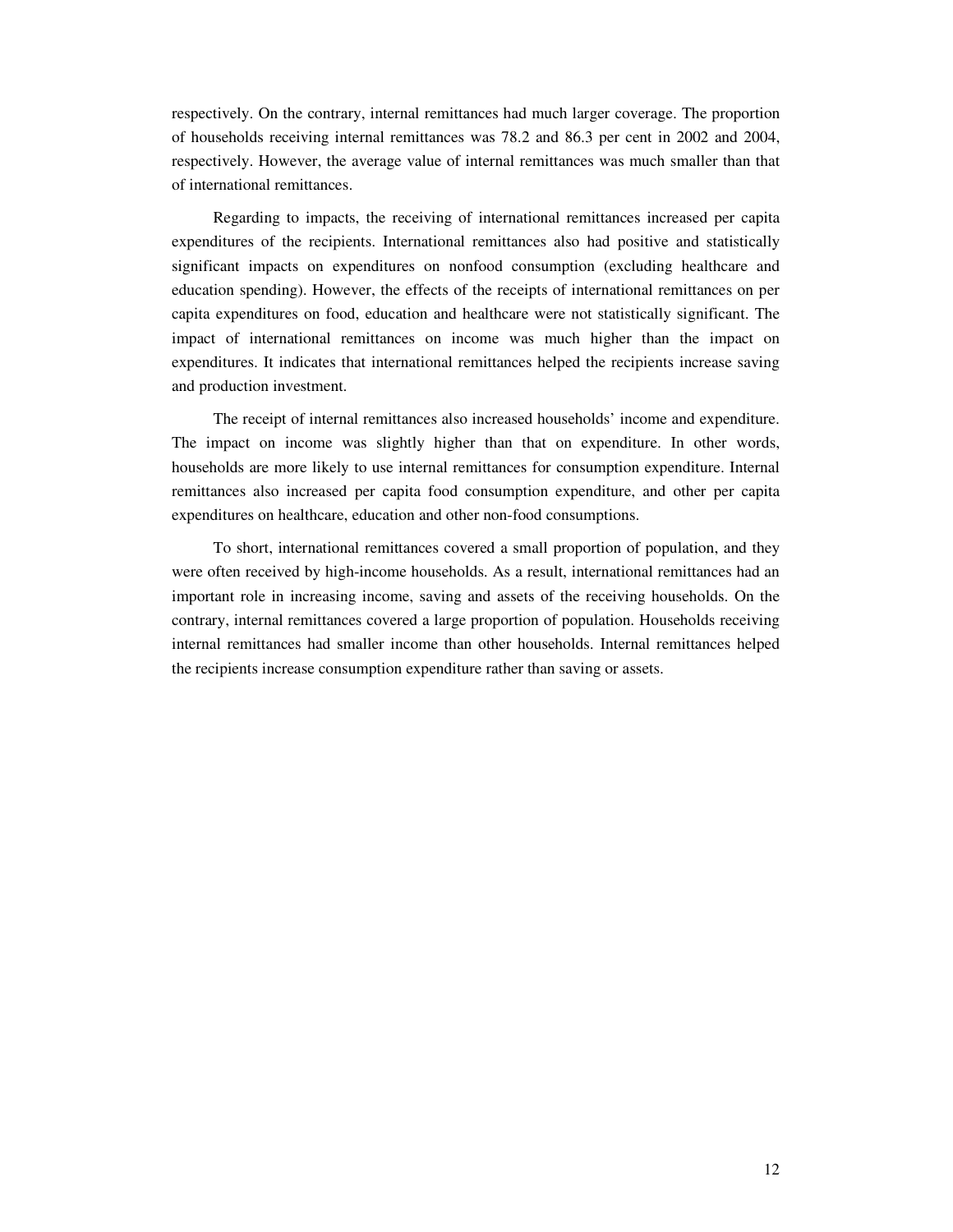#### **REFERENCES**

- Acosta, P., C. Calderon, P. Fajnzylber, and H. Lopez (2007). "What is the impact of international remittances on poverty and inequality in Latin America?", *World Development*, vol. 36, No. 1, p. 89-114.
- Adams, H. R. (1991). "The Economic uses and impact of international remittances in rural Egypt", *Economic Development and Cultural Change*, vol. 39, No. 4, p. 695-722.
- Adams, H. R. (1998). "Remittances, investment, and rural asset accumulation in Pakistan", *Economic Development and Cultural Change*, vol. 47, No.1, p. 155-173.
- Adams, H. R. (2004). "Remittances and poverty in Guatemala", Policy Research Working Paper 3418 (World Bank, Washington, DC).
- Adams, H. R. (2005). "Remittances, household expenditures and investment in Guatemala", World Bank Policy Research Working Paper 3532 (World Bank, Washington, DC).
- Adams, H. R. (2006). "Remittances and poverty in Ghana", World Bank Policy Research Working Paper 3838 (World Bank, Washington, DC).
- Adams, H. R., and John Page (2005). "Do international migration and remittances reduce poverty in developing countries?", *World Development*, vol. 33, No. 10, p. 1645-1669.
- Brauw, A. and Harigaya T. (2007). "Seasonal migration and improving living standards in Vietnam", *American Journal of Agricultural Economics*, vol. 89, No. 2, p. 430-447.
- Dang, A., Goldstein, S. and McNally, J.W. (1997). 'Internal migration and development in Vietnam.' *International Migration Review*, vol. 31, No. 2, p. 312–337.
- Dang, N. A. (2001). "Rural labor out-migration in Vietnam: a multi-level analysis." In *Migration in Vietnam-Theoretical Approaches and Evidence From a Survey*. Transport Communication Publishing House.
- Dang, N. A., C. Tackle and X. T. Hoang (2003). "Migration in Vietnam: a review of information on current trends and patterns, and their policy implications", Paper presented at the Regional Conference on Migration, Development and Pro-Poor Policy Choices in Asia, on 22-24 June 2003 in Dhaka, Bangladesh.
- David McKenziea and Hillel Rapoportb (2006). "Can migration reduce educational attainment? Evidence from Mexico", World Bank Policy Research Working Paper 3952 (World Bank, Washington, DC).
- Deshingkar Priya (2006). "Internal migration, poverty and development in Asia", Institute of Development Studies and Overseas Development Institute.
- Djamba, Y., S. Goldstein, and A. Goldstein (1999). "Permanent and temporary migration in Vietnam during a period of economic change", *Asia-Pacific Migration Journal*, vol. 14, No. 3, p. 25-28.
- Esquivel Gerardo and Alejandra Huerta-Pineda (2007). "Remittances and poverty in Mexico: A propensity score matching approach", Unpublished manuscript.
- Foster, James., J. Greer, E. Thorbecke (1984). "A class of decomposable poverty measures" *Econometrica*, vol. 52, No. 3, p. 761-765.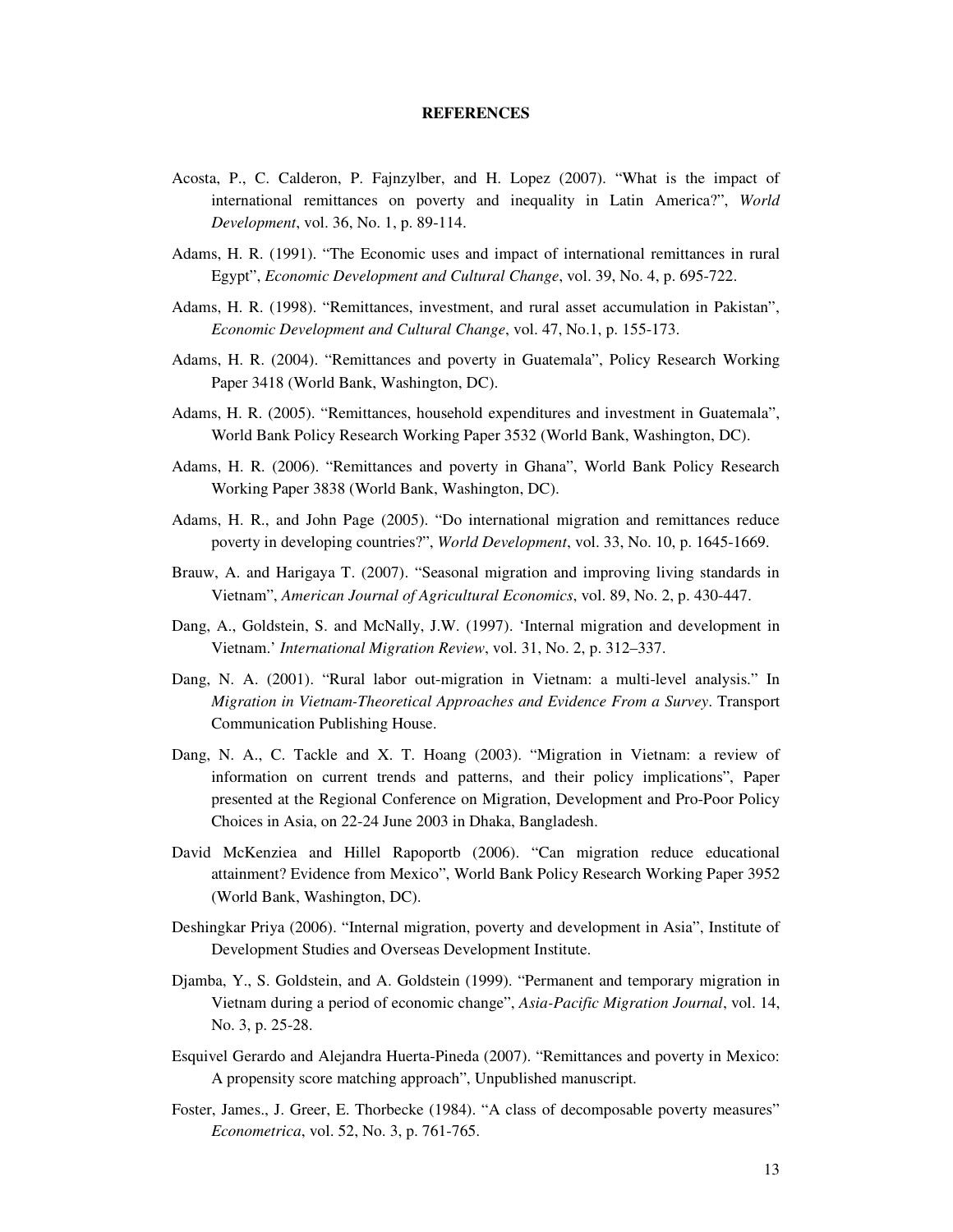- Glewwe, P. (1991). "Investigating the determinants of household welfare in Cote d'Ivoire", *Journal of Development Economics*, Vol. 35, p. 307-337.
- Guest, P. (1998). "The dynamics of internal migration in Vietnam." UNDP Discussion Paper (UNDP, Hanoi, Vietnam).
- Government (2001). "The decision No. 72/2002/ND-CP of Vietnamese Government on the classification of urban areas" dated on May 10, 2001.
- Heckman, James; Robert Lalonde; and Jeffrey Smith (1999). "The economics and econometrics of active labor market programs" *Handbook of Labor Economics* 3, Ashenfelter, A. and D. Card, eds., Amsterdam: Elsevier Science.
- Lopez Cordova, E. 2005. "Globalization, migration and development: the role of Mexican migrant remittances", *Economia,* vol. 6, p. 217-256.
- McKenzie David and Hillel Rapoport (2006). "Can Migration Reduce Educational Attainment? Evidence from Mexico", World Bank Policy Research Working Paper 3952 (World Bank, Washington, DC).
- Nguyen, V. C. (2008). "Do Foreign Remittances Matter to Poverty and Inequality? Evidence from Vietnam", *Economics Bulletin, v*ol. 15, No. 1, p. 1-11.
- Nguyen, V. C., Van den Berg M., and Lensink R. (2008). "International Remittances and Poverty Reduction: New Evidence for Vietnam", Unpublished Manuscript.
- Nicole Hildebrandt and David J. McKenzie (2005). "The Effects of Migration on Child Health in Mexico", World Bank Policy Research Working Paper 3573 (World Bank, Washington, DC).
- Taylor, J. E., J. Mora, R. Adams, and A. Lopez-Feldman (2005). "Remittances, Inequality, and Poverty: Evidence from Rural Mexico", Unpublished manuscript, University of California.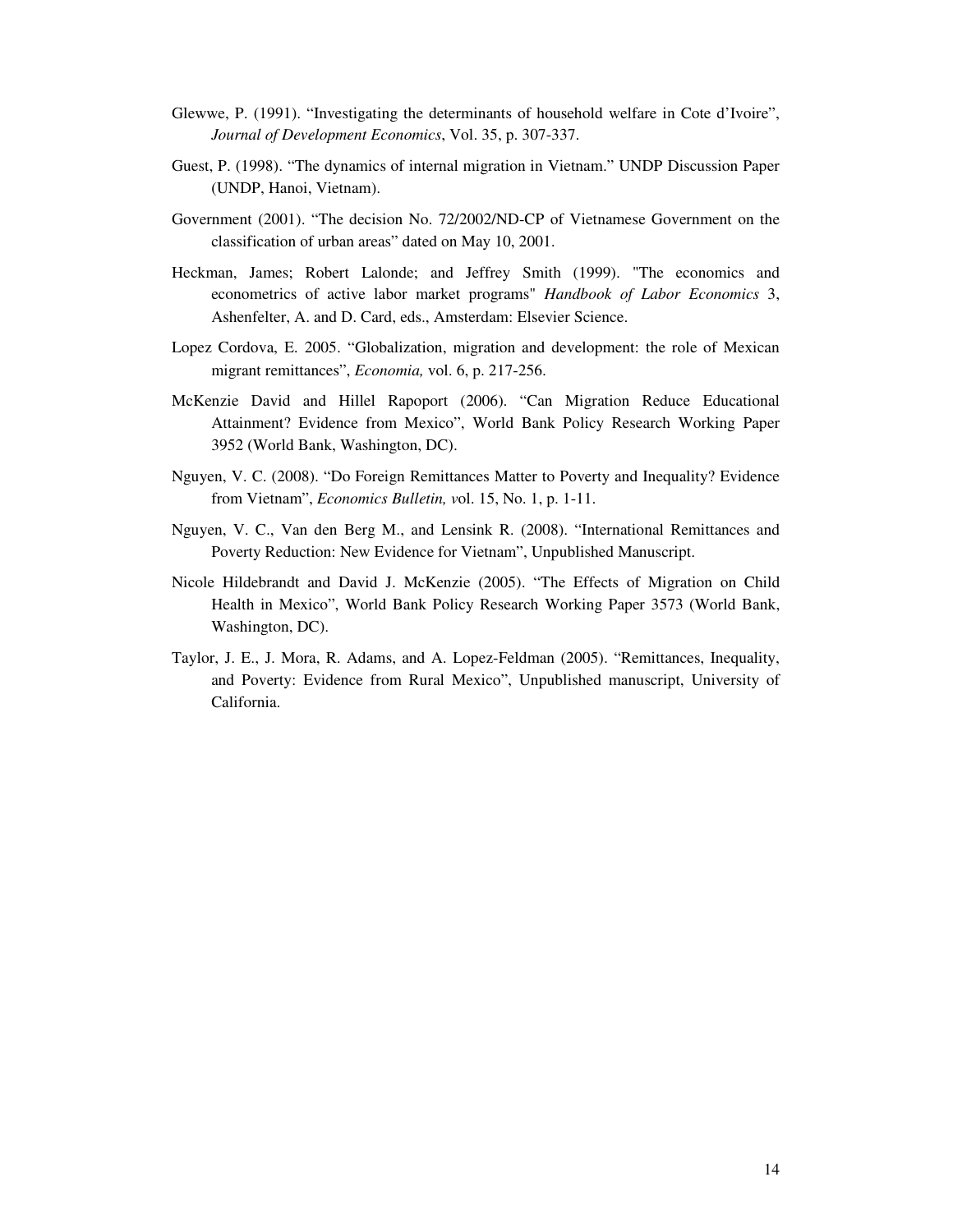## **APPENDIX**

|                                                          |               | Logarithm of per capita income |                  |               | Logarithm of per capita expenditures |                  |
|----------------------------------------------------------|---------------|--------------------------------|------------------|---------------|--------------------------------------|------------------|
|                                                          | Random        | Fixed-effect                   | Fixed-effect     | Random        | Fixed-effect                         | Fixed-effect     |
| <b>Explanatory variables</b>                             | effect<br>(no | (no<br>sampling                | with<br>sampling | effect<br>(no | (no<br>sampling                      | with<br>sampling |
|                                                          | sampling      | weight)                        | weight and       | sampling      | weight)                              | weight and       |
|                                                          | weight)       |                                | cluster          | weight)       |                                      | cluster          |
|                                                          |               |                                | correlation      |               |                                      | correlation      |
| Receipt of international<br>remittances (dummy variable) | $0.3205***$   | $0.1955***$                    | $0.1916***$      | $0.1942***$   | $0.1008***$                          | 0.0897***        |
|                                                          | [0.0260]      | [0.0328]                       | [0.0374]         | [0.0197]      | [0.0234]                             | [0.0282]         |
| Receipt of internal                                      | $0.0465***$   | $0.0631***$                    | 0.0557***        | $0.0707***$   | $0.0681***$                          | 0.0656***        |
| remittances (dummy variable)                             | [0.0154]      | [0.0189]                       | [0.0213]         | [0.0116]      | [0.0135]                             | [0.0153]         |
| Ratio of members younger                                 | $-0.5319***$  | $-0.3534***$                   | $-0.3615***$     | $-0.5014***$  | $-0.2988***$                         | $-0.2920***$     |
| than 16                                                  | [0.0352]      | [0.0627]                       | [0.0801]         | [0.0280]      | [0.0447]                             | [0.0544]         |
| Ratio of members who older                               | $-0.3521***$  | $-0.2849***$                   | $-0.2920***$     | $-0.2626***$  | $-0.2460***$                         | $-0.2304***$     |
| than 60                                                  | [0.0318]      | [0.0598]                       | [0.0697]         | [0.0255]      | [0.0427]                             | [0.0545]         |
| Household size                                           | $-0.0638***$  | $-0.1022***$                   | $-0.1074***$     | $-0.0825***$  | $-0.1341***$                         | $-0.1368***$     |
|                                                          | [0.0131]      | [0.0225]                       | [0.0259]         | [0.0104]      | [0.0160]                             | [0.0189]         |
| Household size squared                                   | $-0.0001$     | $0.0033*$                      | $0.0036*$        | $0.0016*$     | $0.0061***$                          | $0.0063***$      |
|                                                          | [0.0012]      | [0.0019]                       | [0.0020]         | [0.0009]      | [0.0014]                             | [0.0017]         |
| Ratio of household member                                | $0.7169***$   | 0.3021***                      | 0.2991 ***       | $0.5819***$   | $0.2610***$                          | 0.2687***        |
| with technical degree                                    | [0.0467]      | [0.0625]                       | [0.0641]         | [0.0358]      | [0.0446]                             | [0.0557]         |
| Ratio of household member                                | 1.1421***     | $0.4167***$                    | 0.3662***        | 1.0080***     | 0.3286***                            | 0.3058***        |
| with post secondary                                      | [0.0644]      | [0.1110]                       | [0.1061]         | [0.0511]      | [0.0792]                             | [0.1139]         |
| Area of annual crop land per                             | $0.4375***$   | $0.5112***$                    | $0.4945***$      | 0.2309***     | 0.3617***                            | 0.3295***        |
| capita (m2)                                              | [0.0495]      | [0.0816]                       | [0.1550]         | [0.0391]      | [0.0582]                             | [0.0720]         |
| Area of perennial crop land                              | $0.3974***$   | $0.1970***$                    | 0.2132           | $0.2128***$   | $0.1113**$                           | $0.1165*$        |
| per capita (m2)                                          | [0.0494]      | [0.0684]                       | [0.1456]         | [0.0381]      | [0.0488]                             | [0.0653]         |
| Forestry land per capita (m2)                            | $0.1281***$   | $0.1321***$                    | $0.1811**$       | $0.0642**$    | 0.0692**                             | $0.1035**$       |
|                                                          | [0.0356]      | [0.0456]                       | [0.0719]         | [0.0271]      | [0.0325]                             | [0.0491]         |
| Area of aquaculture water                                | 0.7394***     | $0.6758***$                    | $0.7010**$       | 0.4509***     | 0.3806***                            | $0.3417**$       |
| surface per capita (m2)                                  | [0.1142]      | [0.1844]                       | [0.2820]         | [0.0901]      | [0.1316]                             | [0.1646]         |
| Have road to village                                     | 0.013         | $-0.0123$                      | $-0.0225$        | $-0.0008$     | $-0.0189$                            | $-0.0207$        |
|                                                          | [0.0171]      | [0.0220]                       | [0.0245]         | [0.0131]      | [0.0157]                             | [0.0184]         |
| Distance to nearest daily                                | $-0.0055***$  | 0.0014                         | 0.0019           | $-0.0045***$  | 0.0005                               | 0.0003           |
| market (km)                                              | [0.0012]      | [0.0016]                       | [0.0014]         | [0.0009]      | [0.0011]                             | [0.0011]         |
| <b>Red River Delta</b>                                   | Base          |                                |                  |               |                                      |                  |
|                                                          |               |                                |                  |               |                                      |                  |
| North East                                               | $-0.0858***$  |                                |                  | $-0.1050***$  |                                      |                  |
|                                                          | [0.0261]      |                                |                  | [0.0219]      |                                      |                  |
| North West                                               | $-0.2648***$  |                                |                  | $-0.3385***$  |                                      |                  |
|                                                          | [0.0408]      |                                |                  | [0.0342]      |                                      |                  |
| North Central Coast                                      | $-0.2140***$  |                                |                  | $-0.1266***$  |                                      |                  |
|                                                          | [0.0277]      |                                |                  | [0.0233]      |                                      |                  |
| South Central Coast                                      | $-0.0394$     |                                |                  | $-0.0071$     |                                      |                  |
|                                                          | [0.0286]      |                                |                  | [0.0241]      |                                      |                  |
| Central Highlands                                        | $-0.0883**$   |                                |                  | $-0.1902***$  |                                      |                  |
|                                                          | [0.0347]      |                                |                  | [0.0291]      |                                      |                  |
| North East South                                         | 0.2895***     |                                |                  | $0.2370***$   |                                      |                  |
|                                                          | [0.0276]      |                                |                  | [0.0232]      |                                      |                  |
| Mekong River Delta                                       | $0.1154***$   |                                |                  | $0.0514***$   |                                      |                  |
|                                                          | [0.0237]      |                                |                  | [0.0198]      |                                      |                  |
| Urban                                                    | $0.3737***$   |                                |                  | $0.4775***$   |                                      |                  |
|                                                          | [0.0236]      |                                |                  | [0.0191]      |                                      |                  |
|                                                          |               |                                |                  |               |                                      |                  |

## Table A.1. Regressions of logarithm of per capita income and expenditures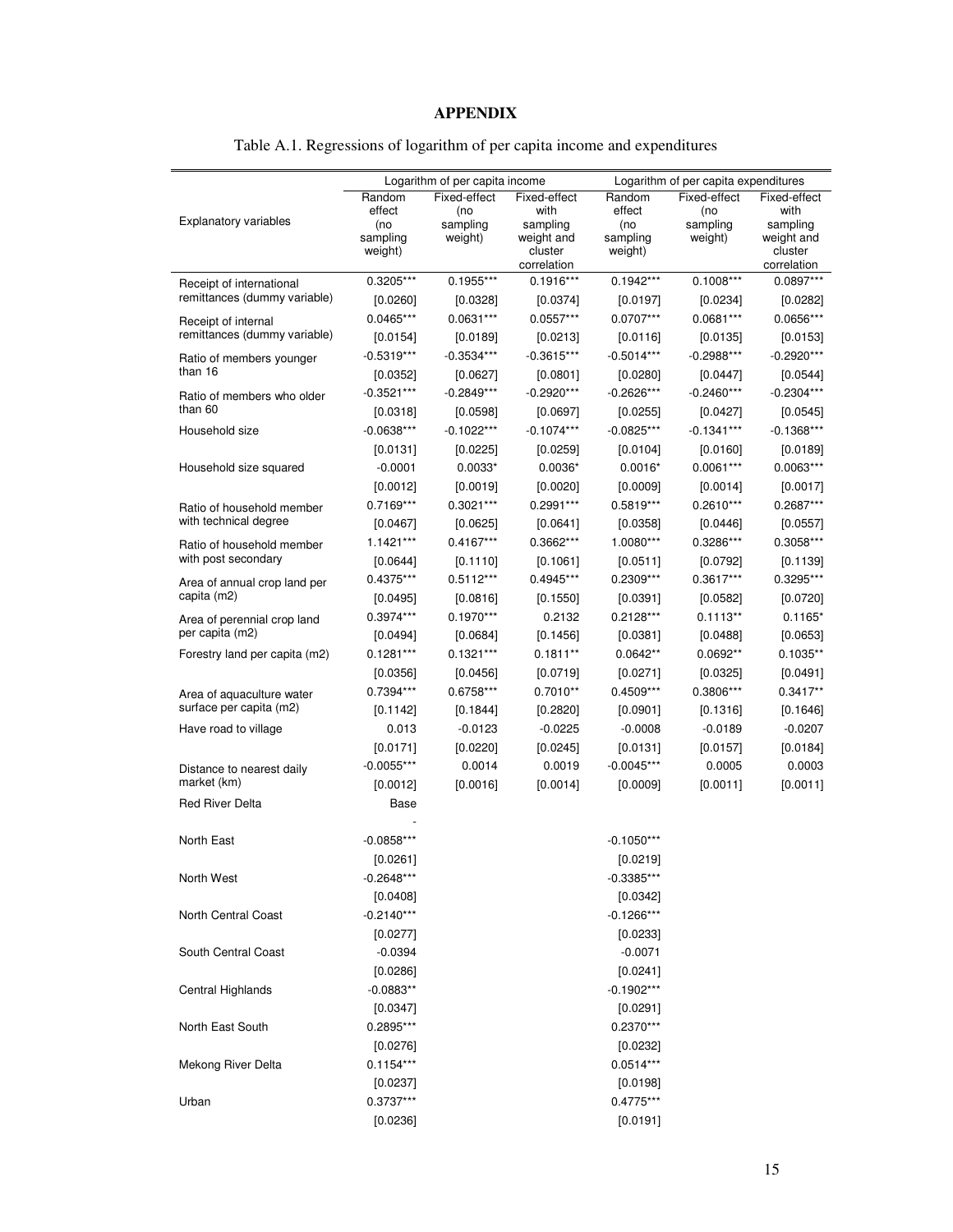|                                                      |                                                | Logarithm of per capita income             |                                                                          |                                                | Logarithm of per capita expenditures       |                                                                          |  |  |
|------------------------------------------------------|------------------------------------------------|--------------------------------------------|--------------------------------------------------------------------------|------------------------------------------------|--------------------------------------------|--------------------------------------------------------------------------|--|--|
| <b>Explanatory variables</b>                         | Random<br>effect<br>(no<br>sampling<br>weight) | Fixed-effect<br>(no<br>sampling<br>weight) | Fixed-effect<br>with<br>sampling<br>weight and<br>cluster<br>correlation | Random<br>effect<br>(no<br>sampling<br>weight) | Fixed-effect<br>(no<br>sampling<br>weight) | Fixed-effect<br>with<br>sampling<br>weight and<br>cluster<br>correlation |  |  |
| Time effect (dummy 2004)                             | $0.1509***$                                    | $0.1657***$                                | $0.1637***$                                                              | $0.1168***$                                    | $0.1315***$                                | $0.1321***$                                                              |  |  |
|                                                      | [0.0090]                                       | [0.0092]                                   | [0.0103]                                                                 | [0.0065]                                       | [0.0066]                                   | [0.0079]                                                                 |  |  |
| Constant                                             | 8.4356***                                      | 8.5858***                                  | 8.6436***                                                                | 8.2889***                                      | 8.4796***                                  | 8.5174***                                                                |  |  |
|                                                      | [0.0447]                                       | [0.0678]                                   | [0.0819]                                                                 | [0.0355]                                       | [0.0484]                                   | [0.0564]                                                                 |  |  |
| Observations                                         | 8016                                           | 8016                                       | 8016                                                                     | 8016                                           | 8016                                       | 8016                                                                     |  |  |
| Number of households                                 | 4008                                           | 4008                                       | 4008                                                                     | 4008                                           | 4008                                       | 4008                                                                     |  |  |
| R-squared                                            | 0.38                                           | 0.20                                       | 0.20                                                                     | 0.48                                           | 0.22                                       | 0.22                                                                     |  |  |
| Source: Estimation from panel data VHLSSs 2002-2004. |                                                |                                            |                                                                          |                                                |                                            |                                                                          |  |  |

Notes: Standard errors in brackets.

\* significant at 10%; \*\* significant at 5%; \*\*\* significant at 1%.

## Table A.2. Regressions of logarithm of per capita food and healthcare expenditures

|                               |                  | Logarithm of per capita food expenditures |                        |                  | Logarithm of per capita healthcare |                        |
|-------------------------------|------------------|-------------------------------------------|------------------------|------------------|------------------------------------|------------------------|
|                               |                  |                                           |                        |                  | expenditures                       |                        |
|                               | Random<br>effect | Fixed-effect<br>(no                       | Fixed-effect<br>with   | Random<br>effect | Fixed-effect<br>(no                | Fixed-effect<br>with   |
| <b>Explanatory variables</b>  | (no              | sampling                                  | sampling               | (no              | sampling                           | sampling               |
|                               | sampling         | weight)                                   | weight and             | sampling         | weight)                            | weight and             |
|                               | weight)          |                                           | cluster<br>correlation | weight)          |                                    | cluster<br>correlation |
| Receipt of international      | $0.1094***$      | $0.0468**$                                | 0.0371                 | $0.3405***$      | 0.1094                             | 0.1023                 |
| remittances (dummy variable)  | [0.0170]         | [0.0215]                                  | [0.0248]               | [0.0688]         | [0.0986]                           | [0.1008]               |
| Receipt of internal           | $0.0183*$        | $0.0209*$                                 | 0.0203                 | $0.2405***$      | $0.1405**$                         | $0.1278*$              |
| remittances (dummy variable)  | [0.0101]         | [0.0124]                                  | [0.0152]               | [0.0413]         | [0.0567]                           | [0.0657]               |
| Ratio of members younger      | $-0.3334***$     | $-0.2096***$                              | $-0.2137***$           | $-0.3599***$     | 0.0661                             | 0.14                   |
| than 16                       | [0.0230]         | [0.0412]                                  | [0.0459]               | [0.0867]         | [0.1886]                           | [0.2025]               |
| Ratio of members who older    | $-0.1880***$     | $-0.1530***$                              | $-0.1340***$           | 0.6964***        | $0.4538**$                         | 0.5366***              |
| than 60                       | [0.0208]         | [0.0393]                                  | [0.0445]               | [0.0777]         | [0.1800]                           | [0.2034]               |
| Household size                | $-0.0982***$     | $-0.1292***$                              | $-0.1283***$           | $-0.0832**$      | $-0.0791$                          | $-0.0825$              |
|                               | [0.0086]         | [0.0148]                                  | [0.0162]               | [0.0325]         | [0.0676]                           | [0.0750]               |
| Household size squared        | $0.0035***$      | $0.0057***$                               | $0.0058***$            | 0.001            | 0.0043                             | 0.0046                 |
|                               | [0.0008]         | [0.0013]                                  | [0.0014]               | [0.0029]         | [0.0058]                           | [0.0062]               |
| Ratio of household member     | 0.3593***        | 0.2036***                                 | $0.2140***$            | $0.5600***$      | 0.2068                             | 0.192                  |
| with technical degree         | [0.0305]         | [0.0411]                                  | [0.0458]               | [0.1220]         | [0.1881]                           | [0.2271]               |
| Ratio of household member     | $0.6062***$      | 0.3621***                                 | $0.3759***$            | $0.7595***$      | 0.093                              | 0.0923                 |
| with post secondary           | [0.0421]         | [0.0730]                                  | [0.0856]               | [0.1594]         | [0.3339]                           | [0.3910]               |
| Area of annual crop land per  | $0.1816***$      | 0.2934***                                 | $0.2891***$            | $-0.0696$        | $0.6678***$                        | $0.5545*$              |
| capita (m2)                   | [0.0323]         | [0.0536]                                  | [0.0608]               | [0.1234]         | [0.2455]                           | [0.3109]               |
| Area of perennial crop land   | $0.1708***$      | $0.0870*$                                 | 0.1026                 | $0.2336*$        | 0.1766                             | 0.1498                 |
| per capita (m2)               | [0.0322]         | [0.0449]                                  | [0.0747]               | [0.1277]         | [0.2056]                           | [0.1716]               |
| Forestry land per capita (m2) | $0.0723***$      | $0.0594**$                                | $0.0901**$             | $-0.1467$        | 0.092                              | 0.1085                 |
|                               | [0.0233]         | [0.0300]                                  | [0.0411]               | [0.0943]         | [0.1372]                           | [0.1697]               |
| Area of aquaculture water     | $0.1739**$       | 0.1807                                    | 0.1538                 | 0.3595           | $1.7710***$                        | 1.5764**               |
| surface per capita (m2)       | [0.0747]         | [0.1212]                                  | [0.1555]               | [0.2853]         | [0.5548]                           | [0.7589]               |
| Have road to village          | $-0.0062$        | $-0.0181$                                 | $-0.0111$              | 0.0437           | $-0.0309$                          | $-0.0323$              |
|                               | [0.0112]         | [0.0145]                                  | [0.0201]               | [0.0452]         | [0.0662]                           | [0.0778]               |
| Distance to nearest daily     | $-0.0013*$       | 0.0016                                    | 0.0012                 | $-0.0124***$     | $-0.002$                           | $-0.0005$              |
| market (km)                   | [0.0008]         | [0.0011]                                  | [0.0012]               | [0.0031]         | [0.0048]                           | [0.0055]               |
| <b>Red River Delta</b>        | Base             |                                           |                        |                  |                                    |                        |
|                               |                  |                                           |                        |                  |                                    |                        |
| North East                    | $-0.017$         |                                           |                        | $-0.4659***$     |                                    |                        |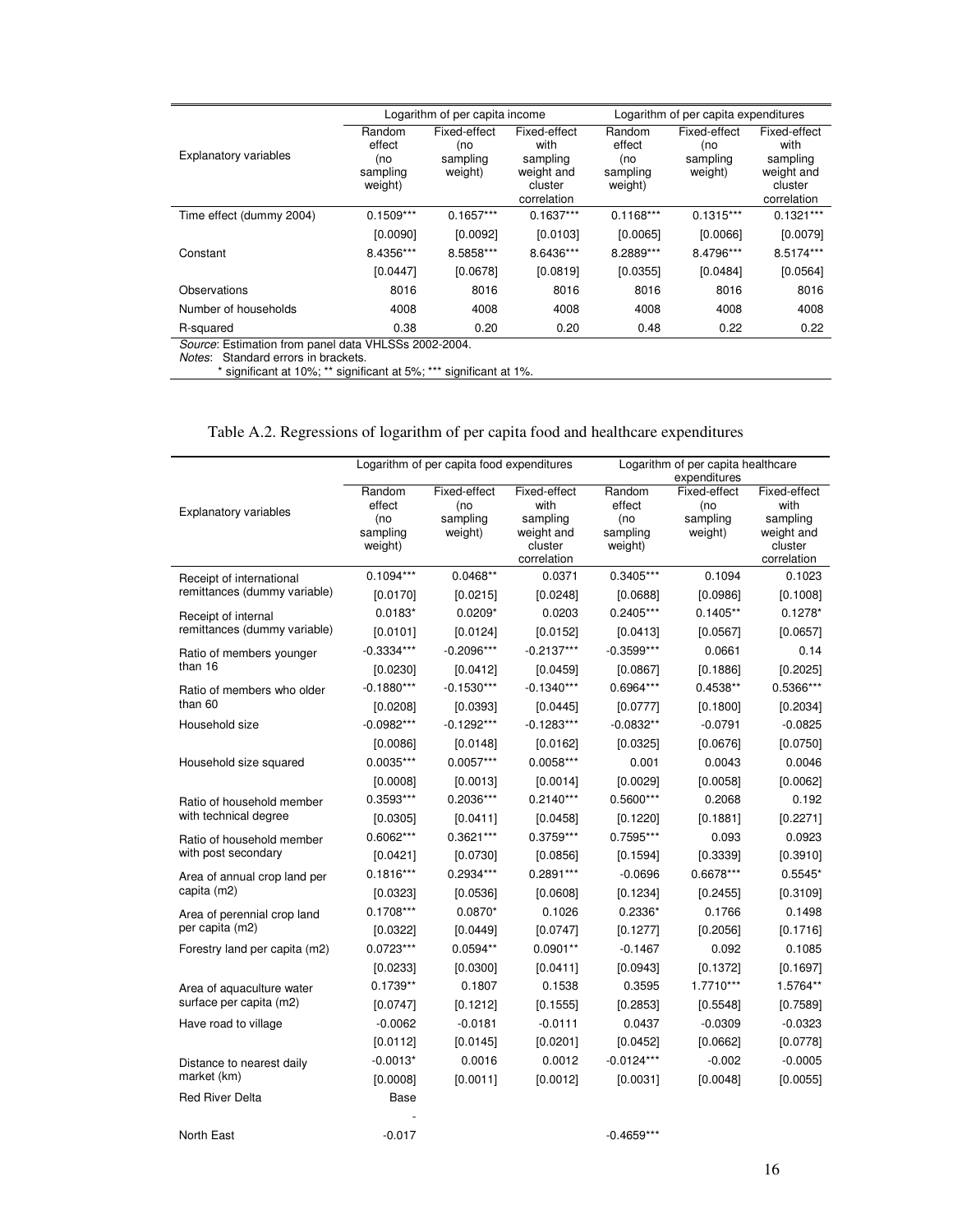|                                                     |               | Logarithm of per capita food expenditures |                  |               | Logarithm of per capita healthcare |                  |  |  |
|-----------------------------------------------------|---------------|-------------------------------------------|------------------|---------------|------------------------------------|------------------|--|--|
|                                                     |               |                                           |                  |               | expenditures                       |                  |  |  |
|                                                     | Random        | Fixed-effect                              | Fixed-effect     | Random        | Fixed-effect                       | Fixed-effect     |  |  |
| <b>Explanatory variables</b>                        | effect<br>(no | (no<br>sampling                           | with<br>sampling | effect<br>(no | (no<br>sampling                    | with<br>sampling |  |  |
|                                                     | sampling      | weight)                                   | weight and       | sampling      | weight)                            | weight and       |  |  |
|                                                     | weight)       |                                           | cluster          | weight)       |                                    | cluster          |  |  |
|                                                     |               |                                           | correlation      |               |                                    | correlation      |  |  |
|                                                     | [0.0171]      |                                           |                  | [0.0606]      |                                    |                  |  |  |
| North West                                          | $-0.2324***$  |                                           |                  | $-0.2659***$  |                                    |                  |  |  |
|                                                     | [0.0267]      |                                           |                  | [0.0948]      |                                    |                  |  |  |
| North Central Coast                                 | $-0.1733***$  |                                           |                  | $-0.1590**$   |                                    |                  |  |  |
|                                                     | [0.0181]      |                                           |                  | [0.0639]      |                                    |                  |  |  |
| South Central Coast                                 | $-0.0924***$  |                                           |                  | $0.1717***$   |                                    |                  |  |  |
|                                                     | [0.0188]      |                                           |                  | [0.0660]      |                                    |                  |  |  |
| Central Highlands                                   | $-0.2016***$  |                                           |                  | $0.1497*$     |                                    |                  |  |  |
|                                                     | [0.0227]      |                                           |                  | [0.0805]      |                                    |                  |  |  |
| North East South                                    | $0.1067***$   |                                           |                  | $0.3319***$   |                                    |                  |  |  |
|                                                     | [0.0180]      |                                           |                  | [0.0636]      |                                    |                  |  |  |
| Mekong River Delta                                  | $0.0265*$     |                                           |                  | $0.3941***$   |                                    |                  |  |  |
|                                                     | [0.0155]      |                                           |                  | [0.0549]      |                                    |                  |  |  |
| Urban                                               | $0.2718***$   |                                           |                  | 0.2805***     |                                    |                  |  |  |
|                                                     | [0.0154]      |                                           |                  | [0.0577]      |                                    |                  |  |  |
| Time effect (dummy 2004)                            | $0.0402***$   | $0.0457***$                               | $0.0464***$      | $0.2943***$   | $0.3300***$                        | 0.3503***        |  |  |
|                                                     | [0.0059]      | [0.0060]                                  | [0.0081]         | [0.0267]      | [0.0277]                           | [0.0325]         |  |  |
| Constant                                            | 7.7218***     | 7.8082***                                 | 7.8142***        | 4.3093***     | 4.3226***                          | 4.3548***        |  |  |
|                                                     | [0.0292]      | [0.0445]                                  | [0.0502]         | [0.1112]      | [0.2038]                           | [0.2370]         |  |  |
| Observations                                        | 8016          | 8016                                      | 8016             | 8016          | 8016                               | 8016             |  |  |
| Number of i                                         | 4008          | 4008                                      | 4008             | 4008          | 4008                               | 4008             |  |  |
| R-squared                                           | 0.36          | 0.20                                      | 0.20             | 0.15          | 0.05                               | 0.05             |  |  |
| Source: Estimation from nanel data VHLSSs 2002-2004 |               |                                           |                  |               |                                    |                  |  |  |

Source: Estimation from panel data VHLSSs 2002-2004.

Notes: Standard errors in brackets.

\* significant at 10%; \*\* significant at 5%; \*\*\* significant at 1%.

|  |  |  | Table A.3. Regressions of logarithm of per capita education expenditures and other nonfood |  |
|--|--|--|--------------------------------------------------------------------------------------------|--|
|  |  |  |                                                                                            |  |

## expenditures

|                              | Logarithm of per capita education |              |              | Logarithm of other non-food expenditures |              |              |  |
|------------------------------|-----------------------------------|--------------|--------------|------------------------------------------|--------------|--------------|--|
|                              | expenditures                      |              |              | per capita                               |              |              |  |
|                              | Random                            | Fixed-effect | Fixed-effect | Random                                   | Fixed-effect | Fixed-effect |  |
| <b>Explanatory variables</b> | effect                            | (no          | with         | effect                                   | (no          | with         |  |
|                              | (no                               | sampling     | sampling     | (no                                      | sampling     | sampling     |  |
|                              | sampling                          | weight)      | weight and   | sampling                                 | weight)      | weight and   |  |
|                              | weight)                           |              | cluster      | weight)                                  |              | cluster      |  |
|                              |                                   |              | correlation  |                                          |              | correlation  |  |
| Receipt of international     | $0.2511***$                       | 0.0683       | 0.0666       | $0.2651***$                              | $0.1332***$  | $0.1184***$  |  |
| remittances (dummy variable) | [0.0947]                          | [0.1156]     | [0.1381]     | [0.0316]                                 | [0.0381]     | [0.0414]     |  |
| Receipt of internal          | $0.2320***$                       | $0.1331**$   | $0.1769**$   | $0.1119***$                              | $0.1189***$  | $0.1112***$  |  |
| remittances (dummy variable) | [0.0560]                          | [0.0665]     | [0.0750]     | [0.0187]                                 | [0.0219]     | [0.0228]     |  |
| Ratio of members younger     | 1.6769***                         | $1.2417***$  | 1.2686***    | $-0.6653***$                             | $-0.3462***$ | $-0.3266***$ |  |
| than 16                      | [0.1323]                          | [0.2210]     | [0.2685]     | [0.0442]                                 | [0.0728]     | [0.0873]     |  |
| Ratio of members who older   | $-2.5045***$                      | $-1.7791***$ | $-1.7965***$ | $-0.4134***$                             | $-0.3541***$ | $-0.3600***$ |  |
| than 60                      | [0.1199]                          | [0.2109]     | [0.2869]     | [0.0401]                                 | [0.0695]     | [0.1113]     |  |
| Household size               | 0.9963***                         | 1.0030***    | $1.0419***$  | $-0.0814***$                             | $-0.1848***$ | $-0.1904***$ |  |
|                              | [0.0492]                          | [0.0792]     | [0.1205]     | [0.0165]                                 | [0.0261]     | [0.0310]     |  |
| Household size squared       | $-0.0697***$                      | $-0.0669***$ | $-0.0697***$ | 0.0004                                   | $0.0095***$  | $0.0097***$  |  |
|                              | [0.0043]                          | [0.0068]     | [0.0104]     | [0.0014]                                 | [0.0022]     | [0.0026]     |  |
| Ratio of household member    | $0.2997*$                         | $-0.7428***$ | $-0.6542**$  | $0.8651***$                              | 0.3178***    | 0.3166***    |  |
| with technical degree        | [0.1712]                          | [0.2204]     | [0.2682]     | [0.0571]                                 | [0.0726]     | [0.1003]     |  |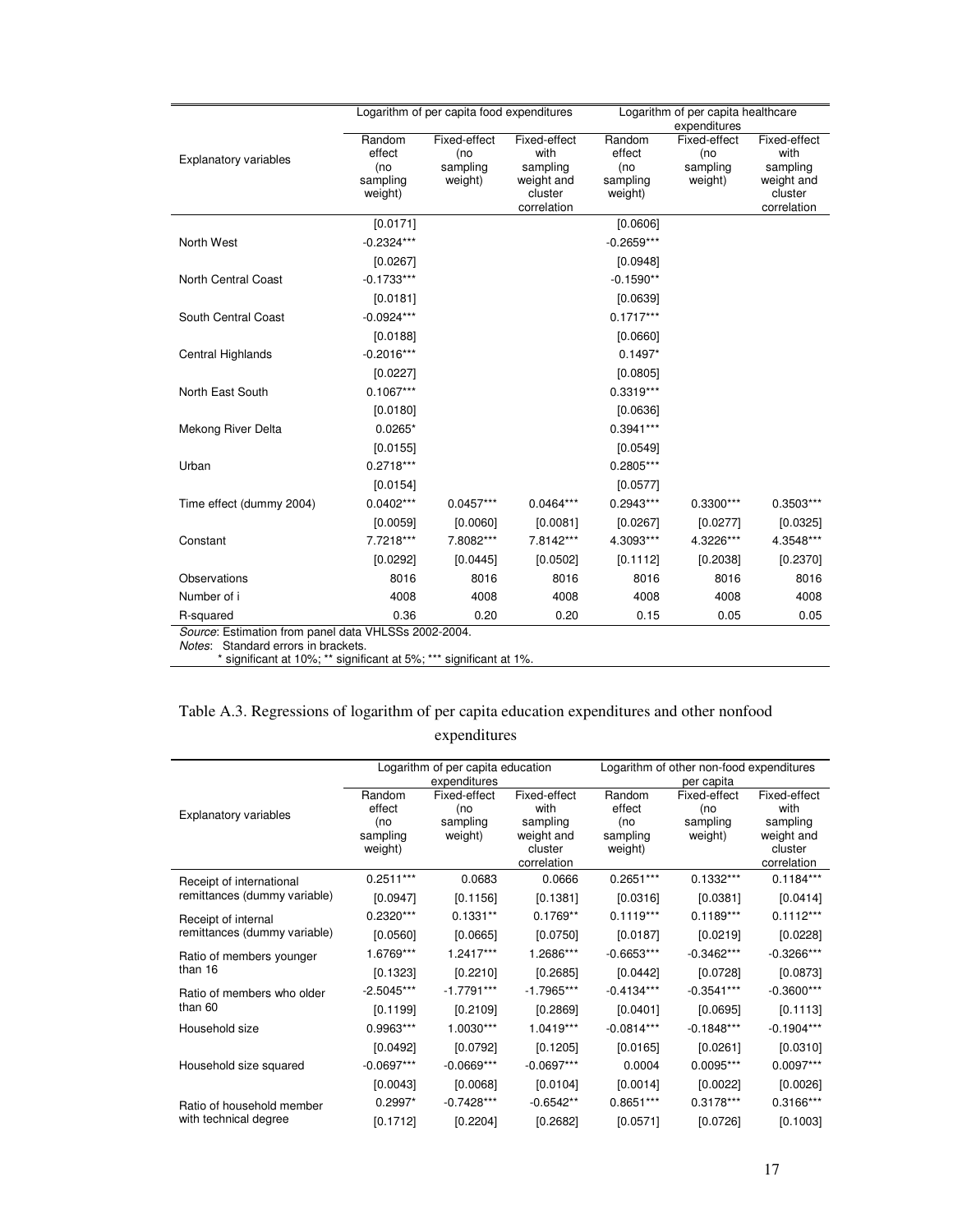|                                                                                             | Logarithm of per capita education |                              |                        | Logarithm of other non-food expenditures |                            |                        |  |
|---------------------------------------------------------------------------------------------|-----------------------------------|------------------------------|------------------------|------------------------------------------|----------------------------|------------------------|--|
|                                                                                             | Random                            | expenditures<br>Fixed-effect | Fixed-effect           | Random                                   | per capita<br>Fixed-effect | Fixed-effect           |  |
|                                                                                             | effect                            | (no                          | with                   | effect                                   | (no                        | with                   |  |
| <b>Explanatory variables</b>                                                                | (no                               | sampling                     | sampling               | (no                                      | sampling                   | sampling               |  |
|                                                                                             | sampling                          | weight)                      | weight and             | sampling                                 | weight)                    | weight and             |  |
|                                                                                             | weight)                           |                              | cluster<br>correlation | weight)                                  |                            | cluster<br>correlation |  |
|                                                                                             | 1.0565***                         | $-1.1572***$                 | $-0.9601$              | 1.5015***                                | $0.5002***$                | 0.4559***              |  |
| Ratio of household member<br>with post secondary                                            | [0.2416]                          | [0.3913]                     | [0.6684]               | [0.0807]                                 | [0.1289]                   | [0.1653]               |  |
| Area of annual crop land per                                                                | $-0.1508$                         | 0.2737                       | 0.3104                 | $0.3632***$                              | $0.4927***$                | $0.4345***$            |  |
| capita (m2)                                                                                 | [0.1851]                          | [0.2877]                     | [0.3353]               | [0.0618]                                 | [0.0948]                   | [0.1064]               |  |
| Area of perennial crop land                                                                 | 0.1585                            | $-0.2528$                    | $-0.2955$              | $0.2847***$                              | 0.0818                     | 0.0898                 |  |
| per capita (m2)                                                                             | [0.1817]                          | [0.2410]                     | [0.2207]               | [0.0606]                                 | [0.0794]                   | [0.0967]               |  |
| Forestry land per capita (m2)                                                               | 0.1518                            | 0.0695                       | 0.0142                 | 0.0538                                   | 0.0719                     | 0.1406                 |  |
|                                                                                             | [0.1300]                          | [0.1608]                     | [0.1328]               | [0.0434]                                 | [0.0530]                   | [0.1066]               |  |
| Area of aquaculture water                                                                   | 0.2399                            | $-0.3779$                    | $-0.5293$              | $0.7971***$                              | $0.5879***$                | 0.5962**               |  |
| surface per capita (m2)                                                                     | [0.4267]                          | [0.6503]                     | [0.7639]               | [0.1425]                                 | [0.2142]                   | [0.2694]               |  |
| Have road to village                                                                        | 0.0737                            | $-0.034$                     | $-0.0362$              | 0.023                                    | $-0.0013$                  | $-0.0076$              |  |
|                                                                                             | [0.0626]                          | [0.0776]                     | [0.0705]               | [0.0209]                                 | [0.0256]                   | [0.0282]               |  |
| Distance to nearest daily                                                                   | $-0.0211***$                      | 0.003                        | 0.0037                 | $-0.0102***$                             | $-0.0011$                  | $-0.0012$              |  |
| market (km)                                                                                 | [0.0043]                          | [0.0056]                     | [0.0048]               | [0.0014]                                 | [0.0019]                   | [0.0020]               |  |
| <b>Red River Delta</b>                                                                      | Base                              |                              |                        |                                          |                            |                        |  |
|                                                                                             |                                   |                              |                        |                                          |                            |                        |  |
| North East                                                                                  | $-0.4414***$                      |                              |                        | $-0.1912***$                             |                            |                        |  |
|                                                                                             | [0.1015]                          |                              |                        | [0.0340]                                 |                            |                        |  |
| North West                                                                                  | $-0.9670***$                      |                              |                        | $-0.5341***$                             |                            |                        |  |
|                                                                                             | [0.1582]                          |                              |                        | [0.0530]                                 |                            |                        |  |
| North Central Coast                                                                         | $-0.0146$                         |                              |                        | $-0.1038***$                             |                            |                        |  |
|                                                                                             | [0.1077]                          |                              |                        | [0.0361]                                 |                            |                        |  |
| South Central Coast                                                                         | $-0.2661**$                       |                              |                        | $0.1156***$                              |                            |                        |  |
|                                                                                             | [0.1114]                          |                              |                        | [0.0373]                                 |                            |                        |  |
| Central Highlands                                                                           | $-0.5384***$                      |                              |                        | $-0.2576***$                             |                            |                        |  |
|                                                                                             | $[0.1347]$                        |                              |                        | [0.0451]                                 |                            |                        |  |
| North East South                                                                            | $-0.3227***$                      |                              |                        | $0.3976***$                              |                            |                        |  |
|                                                                                             | [0.1071]                          |                              |                        | [0.0359]                                 |                            |                        |  |
|                                                                                             | $-0.8614***$                      |                              |                        | $0.1400***$                              |                            |                        |  |
| Mekong River Delta                                                                          |                                   |                              |                        |                                          |                            |                        |  |
|                                                                                             | [0.0917]                          |                              |                        | [0.0307]                                 |                            |                        |  |
| Urban                                                                                       | $0.8345***$                       |                              |                        | $0.7240***$                              |                            |                        |  |
|                                                                                             | [0.0896]                          |                              |                        | [0.0300]                                 |                            |                        |  |
| Time effect (dummy 2004)                                                                    | $0.2911***$                       | 0.3093***                    | $0.2913***$            | $0.1860***$                              | $0.2079***$                | $0.2048***$            |  |
|                                                                                             | [0.0318]                          | [0.0324]                     | [0.0357]               | [0.0106]                                 | [0.0107]                   | [0.0116]               |  |
| Constant                                                                                    | $0.4339***$                       | 0.3495                       | 0.2563                 | $7.1211***$                              | 7.4926***                  | 7.5664***              |  |
|                                                                                             | [0.1675]                          | [0.2389]                     | [0.3564]               | [0.0560]                                 | [0.0787]                   | [0.0891]               |  |
| Observations                                                                                | 8016                              | 8016                         | 8016                   | 8016                                     | 8016                       | 8016                   |  |
| Number of i                                                                                 | 4008                              | 4008                         | 4008                   | 4008                                     | 4008                       | 4008                   |  |
| R-squared                                                                                   | 0.32                              | 0.22                         | 0.22                   | 0.45                                     | 0.18                       | 0.18                   |  |
| Source: Estimation from panel data VHLSSs 2002-2004.<br>Notes: Standard errors in brackets. |                                   |                              |                        |                                          |                            |                        |  |

\* significant at 10%; \*\* significant at 5%; \*\*\* significant at 1%.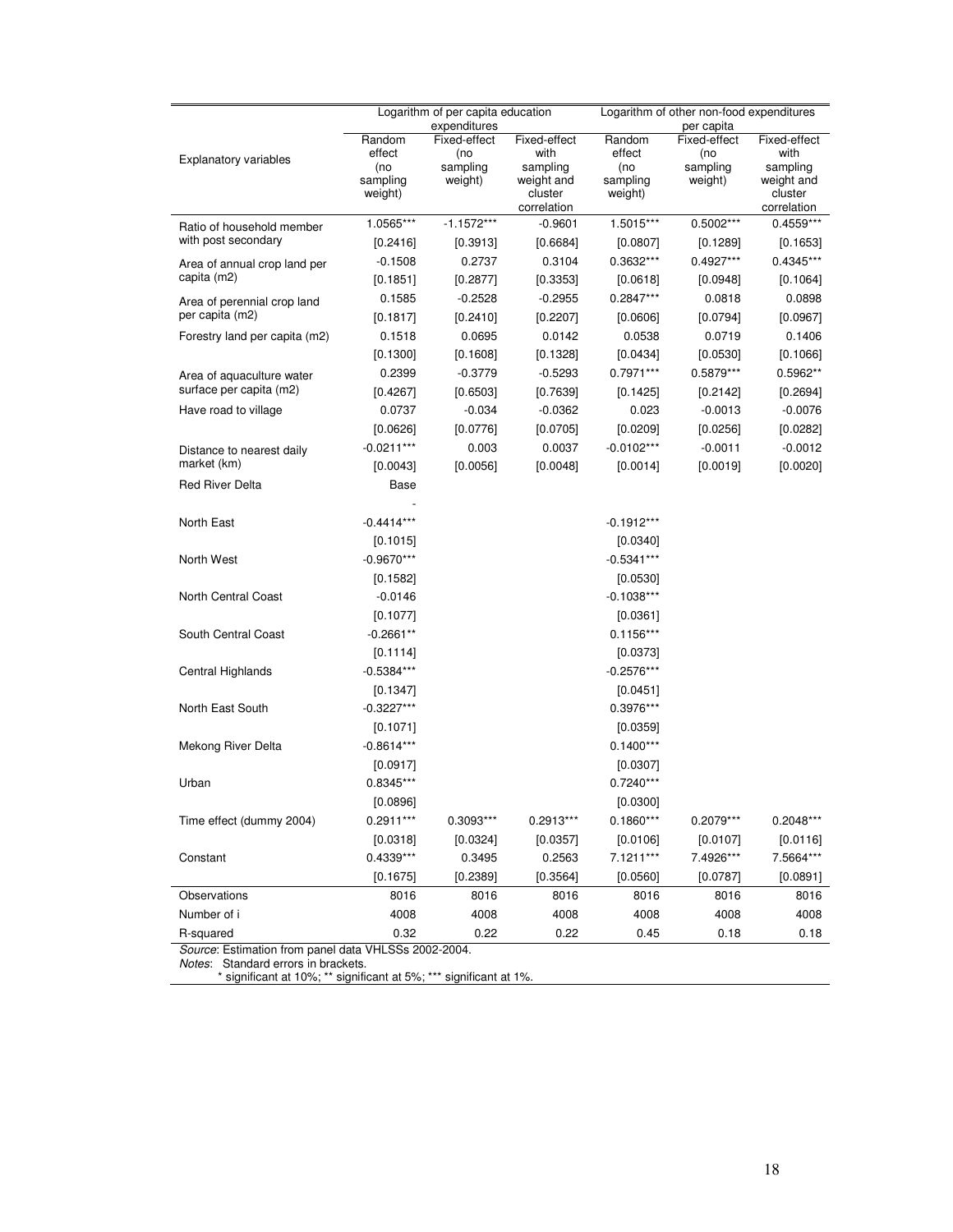| Explanatory variables                                  | Fixed-effect<br>regression | Random-<br>effect<br>regression | <b>Difference</b> | Std. err. of<br>difference |
|--------------------------------------------------------|----------------------------|---------------------------------|-------------------|----------------------------|
| Receipt of international remittances (dummy variable)  | 0.1955                     | 0.3205                          | $-0.1250$         | 0.0208                     |
| Receipt of internal remittances (dummy variable)       | 0.0631                     | 0.0465                          | 0.0166            | 0.0113                     |
| Ratio of members younger than 16                       | $-0.3534$                  | $-0.5319$                       | 0.1785            | 0.0530                     |
| Ratio of members who older than 60                     | $-0.2849$                  | $-0.3521$                       | 0.0671            | 0.0517                     |
| Household size                                         | $-0.1022$                  | $-0.0638$                       | $-0.0384$         | 0.0186                     |
| Household size squared                                 | 0.0033                     | $-0.0001$                       | 0.0034            | 0.0016                     |
| Ratio of household member with technical degree        | 0.3021                     | 0.7169                          | $-0.4149$         | 0.0429                     |
| Ratio of household member with post secondary          | 0.4167                     | 1.1421                          | $-0.7254$         | 0.0924                     |
| Area of annual crop land per capita (m2)               | 0.5112                     | 0.4375                          | 0.0737            | 0.0664                     |
| Area of perennial crop land per capita (m2)            | 0.1970                     | 0.3974                          | $-0.2004$         | 0.0487                     |
| Forestry land per capita (m2)                          | 0.1321                     | 0.1281                          | 0.0040            | 0.0295                     |
| Area of aquaculture water surface per capita (m2)      | 0.6758                     | 0.7394                          | $-0.0636$         | 0.1482                     |
| Have road to village                                   | $-0.0123$                  | 0.0130                          | $-0.0254$         | 0.0143                     |
| Distance to nearest daily market (km)                  | 0.0014                     | $-0.0055$                       | 0.0069            | 0.0011                     |
| Time effect (dummy 2004)                               | 0.1657                     | 0.1509                          | 0.0148            | 0.0024                     |
| constant                                               | 8.5858                     | 8.4356                          | 0.1501            | 0.0523                     |
| Test: Ho: difference in coefficients not systematic    |                            |                                 |                   |                            |
| Chi <sub>2</sub> - statistic                           | 220.5                      |                                 |                   |                            |
| P-value                                                | 0.000                      |                                 |                   |                            |
| Source: Estimation from panel data of VHLSSs 2002-2004 |                            |                                 |                   |                            |

|  |  | Table A.4. Hausman tests of fixed-effect and random effect regressions of logarithm of per |  |  |
|--|--|--------------------------------------------------------------------------------------------|--|--|
|  |  | capita income (with control variables)                                                     |  |  |

#### Table A.5. Hausman tests of fixed-effect and random effect regressions of logarithm of per capita expenditures (with control variables)

| <b>Explanatory variables</b>                           | Fixed-effect<br>regression | Random-<br>effect<br>regression | Difference | Std. err. of<br>difference |
|--------------------------------------------------------|----------------------------|---------------------------------|------------|----------------------------|
| Receipt of international remittances (dummy variable)  | 0.1008                     | 0.1942                          | $-0.0934$  | 0.0135                     |
| Receipt of internal remittances (dummy variable)       | 0.0681                     | 0.0707                          | $-0.0026$  | 0.0073                     |
| Ratio of members younger than 16                       | $-0.2988$                  | $-0.5014$                       | 0.2026     | 0.0361                     |
| Ratio of members who older than 60                     | $-0.2460$                  | $-0.2626$                       | 0.0166     | 0.0354                     |
| Household size                                         | $-0.1341$                  | $-0.0825$                       | $-0.0516$  | 0.0126                     |
| Household size squared                                 | 0.0061                     | 0.0016                          | 0.0044     | 0.0011                     |
| Ratio of household member with technical degree        | 0.2610                     | 0.5819                          | $-0.3208$  | 0.0282                     |
| Ratio of household member with post secondary          | 0.3286                     | 1.0080                          | $-0.6794$  | 0.0627                     |
| Area of annual crop land per capita (m2)               | 0.3617                     | 0.2309                          | 0.1308     | 0.0448                     |
| Area of perennial crop land per capita (m2)            | 0.1113                     | 0.2128                          | $-0.1015$  | 0.0322                     |
| Forestry land per capita (m2)                          | 0.0692                     | 0.0642                          | 0.0049     | 0.0192                     |
| Area of aquaculture water surface per capita (m2)      | 0.3806                     | 0.4509                          | $-0.0703$  | 0.0998                     |
| Have road to village                                   | $-0.0189$                  | $-0.0008$                       | $-0.0181$  | 0.0093                     |
| Distance to nearest daily market (km)                  | 0.0005                     | $-0.0045$                       | 0.0050     | 0.0007                     |
| Time effect (dummy 2004)                               | 0.1315                     | 0.1168                          | 0.0147     | 0.0016                     |
| constant                                               | 8.4796                     | 8.2889                          | 0.1908     | 0.0344                     |
| Test: Ho: difference in coefficients not systematic    |                            |                                 |            |                            |
| Chi <sub>2</sub> - statistic                           | 311.3                      |                                 |            |                            |
| P-value                                                | 0.000                      |                                 |            |                            |
| Source: Estimation from panel data of VHLSSs 2002-2004 |                            |                                 |            |                            |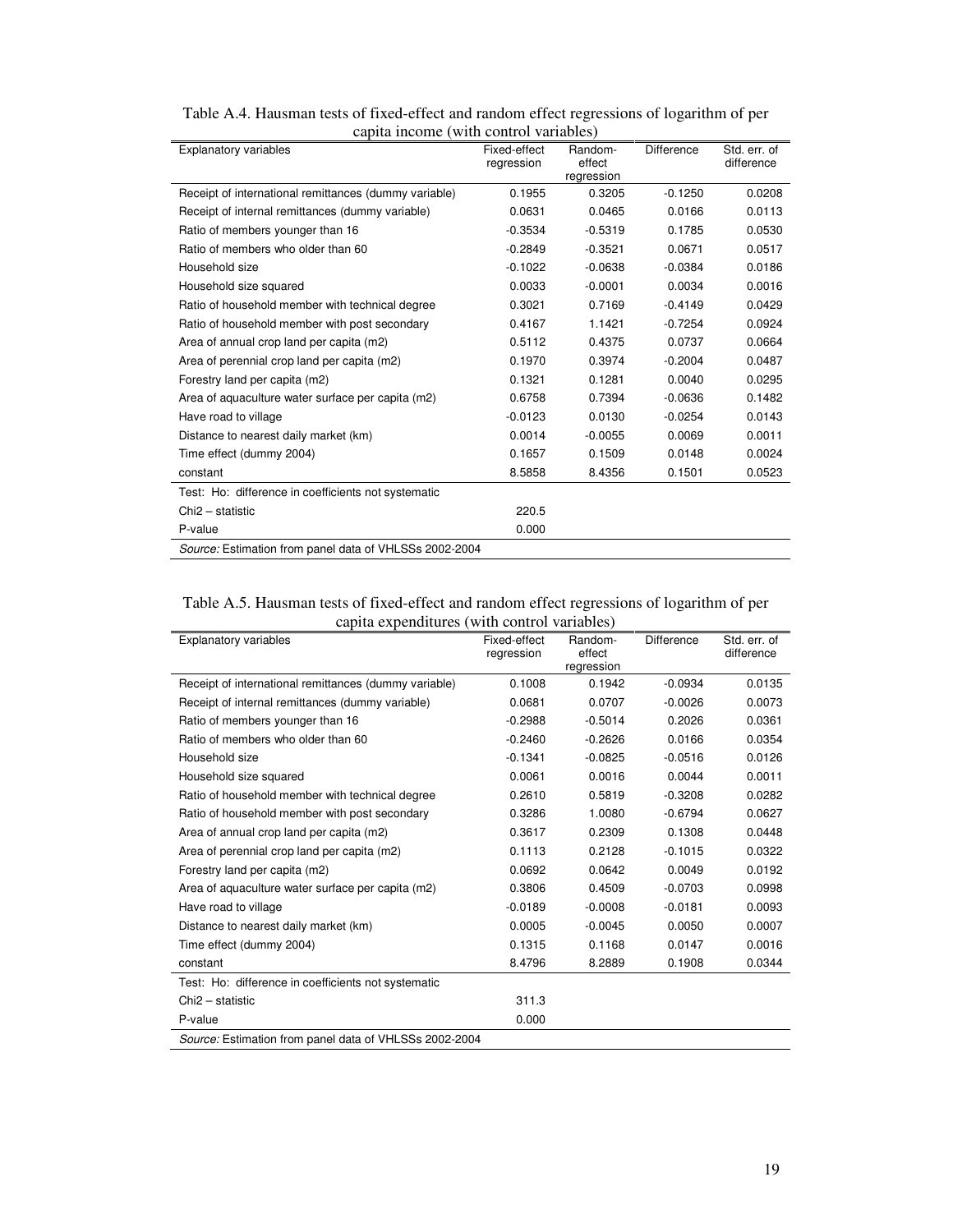| Explanatory variables                                  | Fixed-effect<br>regression | Random-<br>effect<br>regression | <b>Difference</b> | Std. err. of<br>difference |
|--------------------------------------------------------|----------------------------|---------------------------------|-------------------|----------------------------|
| Receipt of international remittances (dummy variable)  | 0.0468                     | 0.1094                          | $-0.0626$         | 0.0135                     |
| Receipt of internal remittances (dummy variable)       | 0.0209                     | 0.0183                          | 0.0025            | 0.0074                     |
| Ratio of members younger than 16                       | $-0.2096$                  | $-0.3334$                       | 0.1238            | 0.0345                     |
| Ratio of members who older than 60                     | $-0.1530$                  | $-0.1880$                       | 0.0350            | 0.0337                     |
| Household size                                         | $-0.1292$                  | $-0.0982$                       | $-0.0309$         | 0.0121                     |
| Household size squared                                 | 0.0057                     | 0.0035                          | 0.0021            | 0.0010                     |
| Ratio of household member with technical degree        | 0.2036                     | 0.3593                          | $-0.1557$         | 0.0279                     |
| Ratio of household member with post secondary          | 0.3621                     | 0.6062                          | $-0.2441$         | 0.0601                     |
| Area of annual crop land per capita (m2)               | 0.2934                     | 0.1816                          | 0.1119            | 0.0432                     |
| Area of perennial crop land per capita (m2)            | 0.0870                     | 0.1708                          | $-0.0838$         | 0.0317                     |
| Forestry land per capita (m2)                          | 0.0594                     | 0.0723                          | $-0.0129$         | 0.0192                     |
| Area of aquaculture water surface per capita (m2)      | 0.1807                     | 0.1739                          | 0.0068            | 0.0964                     |
| Have road to village                                   | $-0.0181$                  | $-0.0062$                       | $-0.0119$         | 0.0093                     |
| Distance to nearest daily market (km)                  | 0.0016                     | $-0.0013$                       | 0.0029            | 0.0007                     |
| Time effect (dummy 2004)                               | 0.0457                     | 0.0402                          | 0.0055            | 0.0016                     |
| constant                                               | 7.8082                     | 7.7218                          | 0.0863            | 0.0340                     |
| Test: Ho: difference in coefficients not systematic    |                            |                                 |                   |                            |
| Chi <sub>2</sub> - statistic                           | 104.35                     |                                 |                   |                            |
| P-value                                                | 0.000                      |                                 |                   |                            |
| Source: Estimation from panel data of VHLSSs 2002-2004 |                            |                                 |                   |                            |

| Table A.6. Hausman tests of fixed-effect and random effect regressions of logarithm of per |  |
|--------------------------------------------------------------------------------------------|--|
| capita food expenditures (with control variables)                                          |  |

#### Table A.7. Hausman tests of fixed-effect and random effect regressions of logarithm of per capita healthcare expenditures (with control variables)

| <b>Explanatory variables</b>                           | Fixed-effect<br>regression | Random-<br>effect<br>regression | Difference | Std. err. of<br>difference |
|--------------------------------------------------------|----------------------------|---------------------------------|------------|----------------------------|
| Receipt of international remittances (dummy variable)  | 0.1094                     | 0.3405                          | $-0.2311$  | 0.0712                     |
| Receipt of internal remittances (dummy variable)       | 0.1405                     | 0.2405                          | $-0.1000$  | 0.0392                     |
| Ratio of members younger than 16                       | 0.0661                     | $-0.3599$                       | 0.4260     | 0.1683                     |
| Ratio of members who older than 60                     | 0.4538                     | 0.6964                          | $-0.2426$  | 0.1631                     |
| Household size                                         | $-0.0791$                  | $-0.0832$                       | 0.0041     | 0.0596                     |
| Household size squared                                 | 0.0043                     | 0.0010                          | 0.0033     | 0.0051                     |
| Ratio of household member with technical degree        | 0.2068                     | 0.5600                          | $-0.3532$  | 0.1442                     |
| Ratio of household member with post secondary          | 0.0930                     | 0.7595                          | $-0.6666$  | 0.2949                     |
| Area of annual crop land per capita (m2)               | 0.6678                     | $-0.0696$                       | 0.7374     | 0.2134                     |
| Area of perennial crop land per capita (m2)            | 0.1766                     | 0.2336                          | $-0.0570$  | 0.1623                     |
| Forestry land per capita (m2)                          | 0.0920                     | $-0.1467$                       | 0.2387     | 0.1004                     |
| Area of aquaculture water surface per capita (m2)      | 1.7710                     | 0.3595                          | 1.4114     | 0.4784                     |
| Have road to village                                   | $-0.0309$                  | 0.0437                          | $-0.0746$  | 0.0487                     |
| Distance to nearest daily market (km)                  | $-0.0020$                  | $-0.0124$                       | 0.0104     | 0.0037                     |
| Time effect (dummy 2004)                               | 0.3300                     | 0.2943                          | 0.0357     | 0.0078                     |
| constant                                               | 4.3226                     | 4.3093                          | 0.0133     | 0.1718                     |
| Test: Ho: difference in coefficients not systematic    |                            |                                 |            |                            |
| Chi <sub>2</sub> - statistic                           | 65.69                      |                                 |            |                            |
| P-value                                                | 0.000                      |                                 |            |                            |
| Source: Estimation from panel data of VHLSSs 2002-2004 |                            |                                 |            |                            |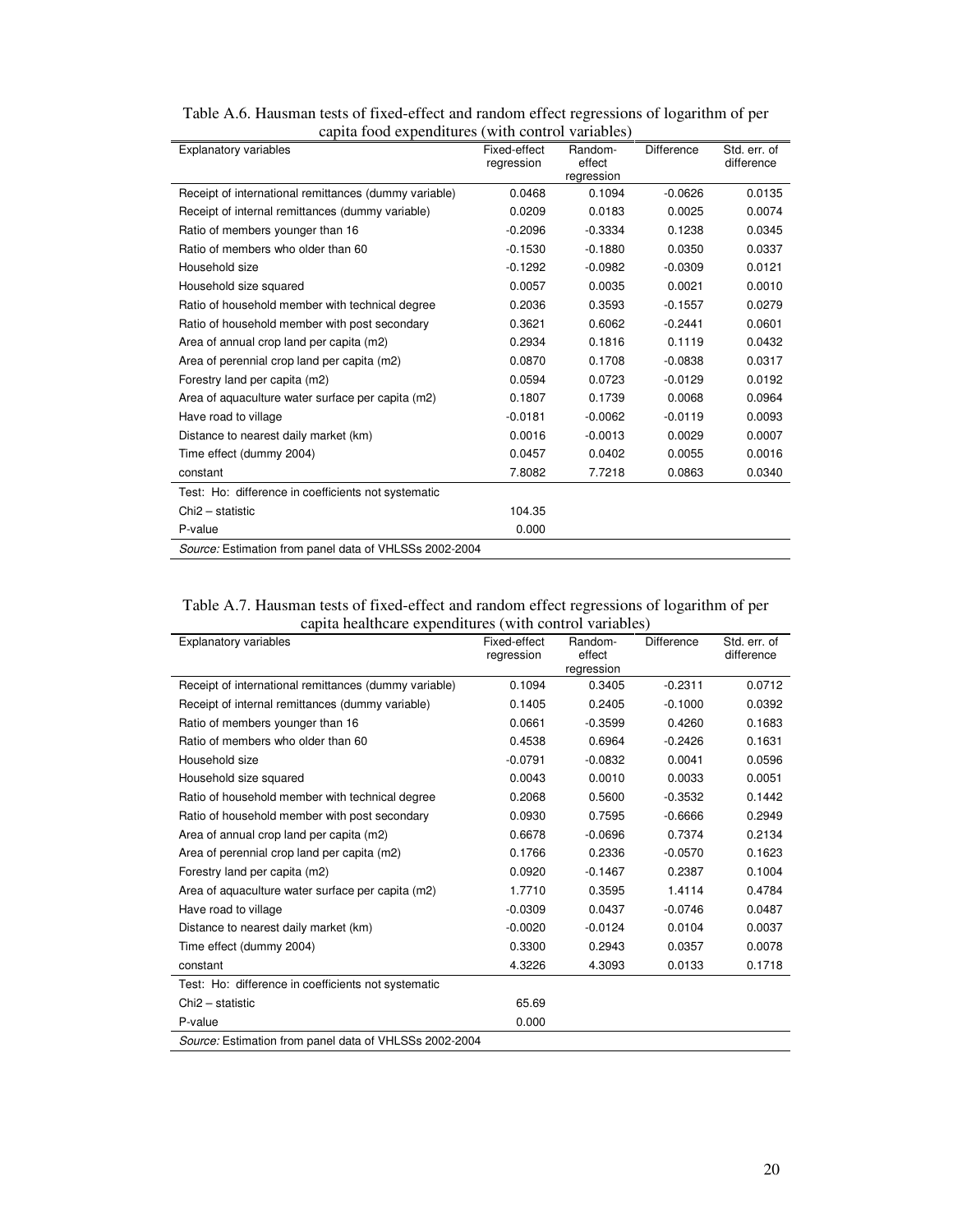| Explanatory variables                                  | Fixed-effect<br>regression | Random-<br>effect<br>regression | Difference | Std. err. of<br>difference |
|--------------------------------------------------------|----------------------------|---------------------------------|------------|----------------------------|
| Receipt of international remittances (dummy variable)  | 0.0683                     | 0.2511                          | $-0.1828$  | 0.0684                     |
| Receipt of internal remittances (dummy variable)       | 0.1331                     | 0.2320                          | $-0.0989$  | 0.0371                     |
| Ratio of members younger than 16                       | 1.2417                     | 1.6769                          | $-0.4351$  | 0.1800                     |
| Ratio of members who older than 60                     | $-1.7791$                  | $-2.5045$                       | 0.7254     | 0.1763                     |
| Household size                                         | 1.0030                     | 0.9963                          | 0.0067     | 0.0631                     |
| Household size squared                                 | $-0.0669$                  | $-0.0697$                       | 0.0027     | 0.0054                     |
| Ratio of household member with technical degree        | $-0.7428$                  | 0.2997                          | $-1.0425$  | 0.1425                     |
| Ratio of household member with post secondary          | $-1.1572$                  | 1.0565                          | $-2.2137$  | 0.3131                     |
| Area of annual crop land per capita (m2)               | 0.2737                     | $-0.1508$                       | 0.4245     | 0.2243                     |
| Area of perennial crop land per capita (m2)            | $-0.2528$                  | 0.1585                          | $-0.4113$  | 0.1622                     |
| Forestry land per capita (m2)                          | 0.0695                     | 0.1518                          | $-0.0823$  | 0.0975                     |
| Area of aquaculture water surface per capita (m2)      | $-0.3779$                  | 0.2399                          | $-0.6179$  | 0.4997                     |
| Have road to village                                   | $-0.0340$                  | 0.0737                          | $-0.1077$  | 0.0473                     |
| Distance to nearest daily market (km)                  | 0.0030                     | $-0.0211$                       | 0.0241     | 0.0037                     |
| Time effect (dummy 2004)                               | 0.3093                     | 0.2911                          | 0.0182     | 0.0080                     |
| constant                                               | 0.3495                     | 0.4339                          | $-0.0844$  | 0.1738                     |
| Test: Ho: difference in coefficients not systematic    |                            |                                 |            |                            |
| Chi <sub>2</sub> - statistic                           | 173.1                      |                                 |            |                            |
| P-value                                                | 0.000                      |                                 |            |                            |
| Source: Estimation from panel data of VHLSSs 2002-2004 |                            |                                 |            |                            |

| Table A.8. Hausman tests of fixed-effect and random effect regressions of logarithm of per |  |
|--------------------------------------------------------------------------------------------|--|
| capita education expenditures (with control variables)                                     |  |

#### Table A.9. Hausman tests of fixed-effect and random effect regressions of logarithm of per capita other non-food expenditures (with control variables)

| <b>Explanatory variables</b>                           | Fixed-effect<br>regression | Random-<br>effect<br>regression | Difference | Std. err. of<br>difference |
|--------------------------------------------------------|----------------------------|---------------------------------|------------|----------------------------|
| Receipt of international remittances (dummy variable)  | 0.1332                     | 0.2651                          | $-0.1319$  | 0.0227                     |
| Receipt of internal remittances (dummy variable)       | 0.1189                     | 0.1119                          | 0.0071     | 0.0123                     |
| Ratio of members younger than 16                       | $-0.3462$                  | $-0.6653$                       | 0.3190     | 0.0598                     |
| Ratio of members who older than 60                     | $-0.3541$                  | $-0.4134$                       | 0.0593     | 0.0586                     |
| Household size                                         | $-0.1848$                  | $-0.0814$                       | $-0.1034$  | 0.0210                     |
| Household size squared                                 | 0.0095                     | 0.0004                          | 0.0091     | 0.0018                     |
| Ratio of household member with technical degree        | 0.3178                     | 0.8651                          | $-0.5473$  | 0.0473                     |
| Ratio of household member with post secondary          | 0.5002                     | 1.5015                          | $-1.0013$  | 0.1040                     |
| Area of annual crop land per capita (m2)               | 0.4927                     | 0.3632                          | 0.1295     | 0.0745                     |
| Area of perennial crop land per capita (m2)            | 0.0818                     | 0.2847                          | $-0.2029$  | 0.0538                     |
| Forestry land per capita (m2)                          | 0.0719                     | 0.0538                          | 0.0181     | 0.0323                     |
| Area of aquaculture water surface per capita (m2)      | 0.5879                     | 0.7971                          | $-0.2092$  | 0.1659                     |
| Have road to village                                   | $-0.0013$                  | 0.0230                          | $-0.0243$  | 0.0157                     |
| Distance to nearest daily market (km)                  | $-0.0011$                  | $-0.0102$                       | 0.0091     | 0.0012                     |
| Time effect (dummy 2004)                               | 0.2079                     | 0.1860                          | 0.0219     | 0.0027                     |
| constant                                               | 7.4926                     | 7.1211                          | 0.3715     | 0.0577                     |
| Test: Ho: difference in coefficients not systematic    |                            |                                 |            |                            |
| Chi <sub>2</sub> - statistic                           | 289.23                     |                                 |            |                            |
| P-value                                                | 0.000                      |                                 |            |                            |
| Source: Estimation from panel data of VHLSSs 2002-2004 |                            |                                 |            |                            |